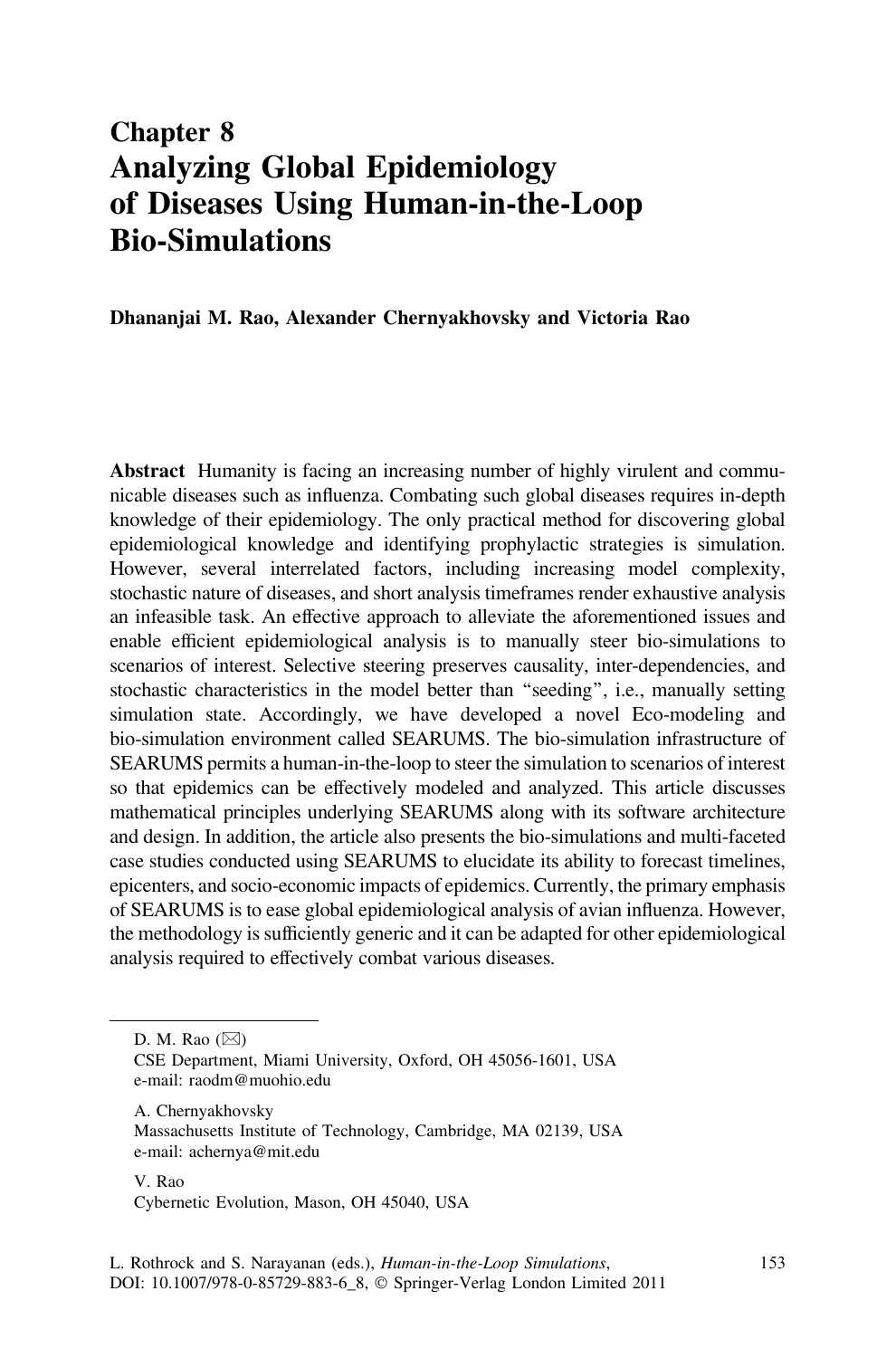# <span id="page-1-0"></span>8.1 Introduction

Communicable and vector-borne diseases, primarily induced by viral and bacterial infections, are the most common forms of ailments amongst humans and domesticated farm animals (Flint et al. [2004\)](#page-19-0). Despite numerous advances in epidemiology and medicine many of these diseases, particularly zoonotic diseases, continue to defy human efforts to treat and control them (Flint et al. [2004\)](#page-19-0). The source of such resistance to treatment and control is twofold. First, the incessant evolutionary processes such as genetic reassortment, recombination, and mutation induce changes to organisms, thereby constantly morphing their antigenic characteristics (Russell et al. [2008](#page-21-0)). Second, the vectors of the diseases, such as birds and animals, often disperse the pathogens over wide areas (Hagemeijer and Mundkur [2006;](#page-20-0) Normile [2006\)](#page-20-0). The scenario is further convoluted due to complicated symbiotic processes between the vectors and other organisms including humans. Rapid changes in phylogeny and bio-diversity pose significant challenges in vaccine manufacturing (WHO [2007a](#page-21-0)). In addition, socio-political restrictions and technological limitations further magnify the challenges involved in controlling intercontinental spread of infectious diseases (WHO [2007a\)](#page-21-0).

The aforementioned epidemiological, antigenic, and socio-political traits of communicable diseases are salient characteristics of several recent global epidemics, such as: severe acute respiratory syndrome (SARS) (Hufnagel et al. [2004\)](#page-20-0), avian influenza (H5N1) outbreaks (WHO  $2006$ ), and swine flu (H1N1) outbreak (Garten et al. [2009](#page-19-0); Smith et al. [2009\)](#page-21-0). Such emergent viral epidemics cause significant morbidity and mortality, both in humans and livestock (CDC [2006;](#page-19-0) WHO [2005\)](#page-21-0). For example, human influenza-A viruses causes more than 500,000 moralities in humans annually (Russell et al. [2008](#page-21-0)). Its highly pathogenic avian homologe, namely H5N1, has caused economic devastation, particularly to poultry farming, in excess of 10 billion dollars (Kilpatrick et al. [2006\)](#page-20-0).

The primary approach for combating emergent diseases, particularly viral diseases, is proactive, targeted antiviral prophylaxis (CDC [2006](#page-19-0); WHO [2007b\)](#page-21-0). Unfortunately, the constantly changing antigenic characteristics of viruses, particularly all influenza viruses, reduce efficacy of vaccinations (WHO [2006c\)](#page-21-0). Moreover a myriad of technological issues pose serious hurdles to manufacturing and distribution of even small volumes of H5N1 vaccines (WHO [2006c](#page-21-0)). Furthermore, intercontinental migration of birds and international human travels further exacerbate effective containment and mitigation of epidemics.

### 8.1.1 Epidemiological Simulations: A Brief Overview

The technological, macro-economic, and socio-political issues surrounding emergent, viral and communicable diseases (discussed in Sect. 8.1) have led to a rapidly growing emphasis on analyzing the global epidemiology of diseases.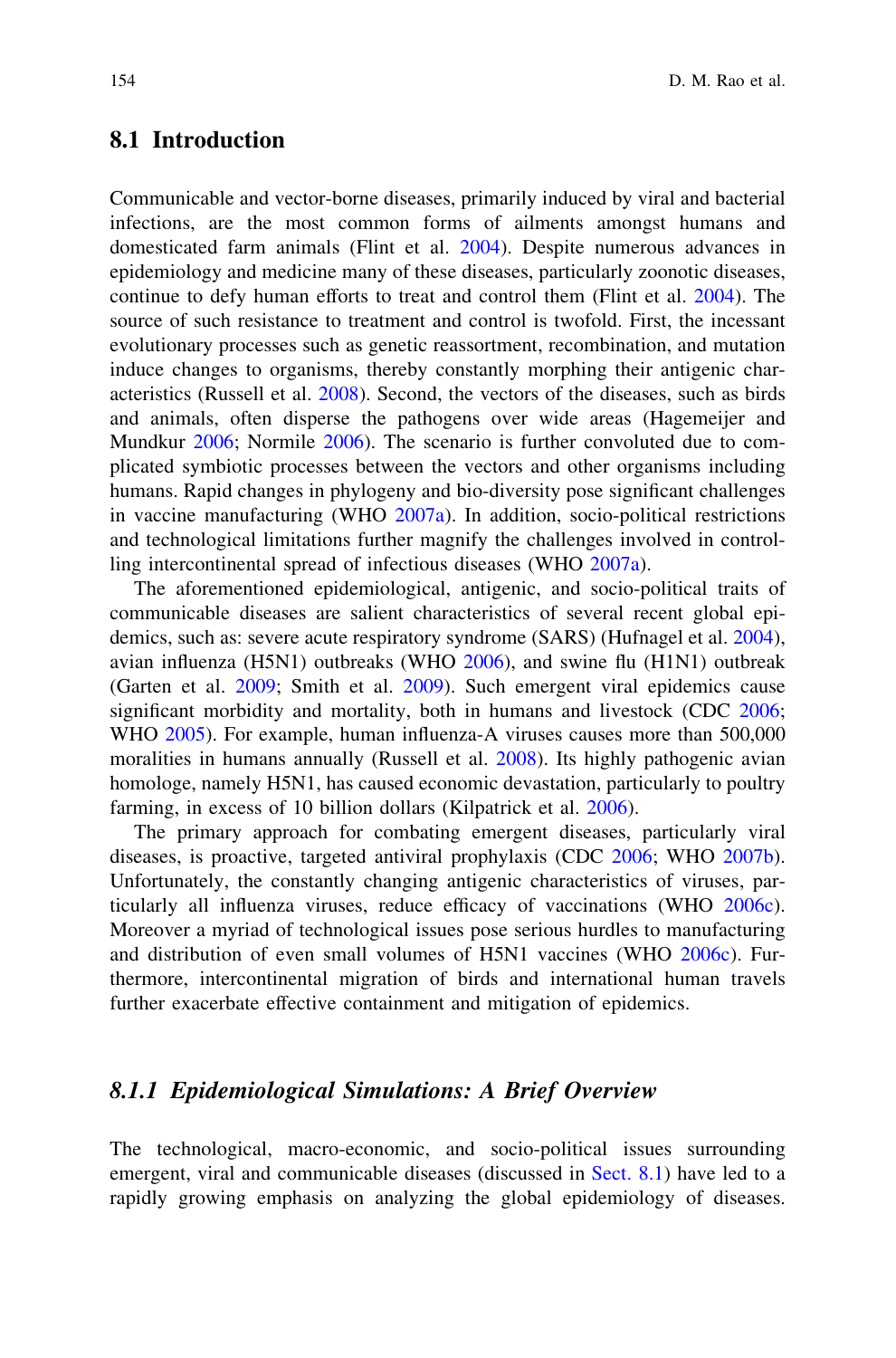Epidemiology broadly covers the study of various facets of communicable diseases in a selected population, including: transmission characteristics of diseases, epidemic and endemic states, environmental factors impacting disease transmission, and impacts of containment and prophylactic interventions (Anderson and May [1992](#page-19-0)). Epidemiology is a multidisciplinary method involving biology, biostatistics, geographic information science, social science, and computer science (Anderson and May [1992;](#page-19-0) Daley and Gani [2001\)](#page-19-0). It has steadily evolved from its inception in early nineteenth century and is now a mainstream methodology that forms the corner stone for public health measures and preventive medicine (Anderson and May [1992](#page-19-0)). Epidemiological analysis enables more accurate forecasting of epidemics and aids improving efficacy of geographically targeted antiviral prophylaxis (Epstein [2009;](#page-19-0) Ferguson et al. [2006](#page-19-0); Halloran et al. [2008](#page-20-0); Longini et al. [2005\)](#page-20-0). Nevertheless, epidemiology is an active area of research as it continues to evolve in conjunction with breakthroughs in other disciples, such as: microbiology, genetics, proteomics, and meta-genomics (Rao et al. [2007a\)](#page-20-0).

A fundamental and widely used framework underlying epidemiological analysis is compartmentalized model of communicable diseases (Anderson and May [1992;](#page-19-0) Daley and Gani [2001](#page-19-0)). In a compartmentalized model, the subpopulation that are in the same epidemic state are partitioned into non-intersecting sets called compartments (Anderson and May [1992](#page-19-0); Daley and Gani [2001\)](#page-19-0). The temporal progress of an epidemic is modeled by transitioning a suitable fraction of the population from one compartment to another (Anderson and May [1992](#page-19-0); Daley and Gani [2001\)](#page-19-0). The transition functions are typically modeled as ordinary differential equations (ODEs) with time as the independent variable. Constants in the ODEs are determined based on characteristics of the disease being analyzed. A more detailed description of the compartmentalized models is presented in [Sect. 8.2.1](#page-5-0).

Analysis of compartmentalized epidemiological models is performed by simultaneously solving the ODEs at different time steps to obtain characteristics of the epidemic being studied (Anderson and May [1992](#page-19-0); Daley and Gani [2001](#page-19-0)). One of the most powerful and widely used approaches for such an analysis is computerbased simulation. Simulations have gained significant importance epidemiology because they are the only practical approach to analyze large and complex epidemiological models (Epstein [2009;](#page-19-0) Ferguson et al. [2006;](#page-19-0) Halloran et al. [2008;](#page-20-0) Longini et al. [2005;](#page-20-0) Rao and Chernyakhovsky [2008\)](#page-20-0). Furthermore, the need to conduct a variety of multi-faceted analysis within short time frames necessitates the use of computer-based simulations. Moreover, simulation is a cost effective and non-destructive methodology from which results can be easily displayed in an intuitive form. More importantly, it enables effective explorations of policies and procedures associated with complicated control measures, such as: targeted layered containment [the main concept behind US government's containment strategies (Halloran et al. [2008](#page-20-0))], quarantine, social distancing, school closing, and targeted antiviral prophylaxis (Epstein [2009;](#page-19-0) Ferguson et al. [2006;](#page-19-0) Longini et al. [2005;](#page-20-0) Rao et al. [2007a\)](#page-20-0).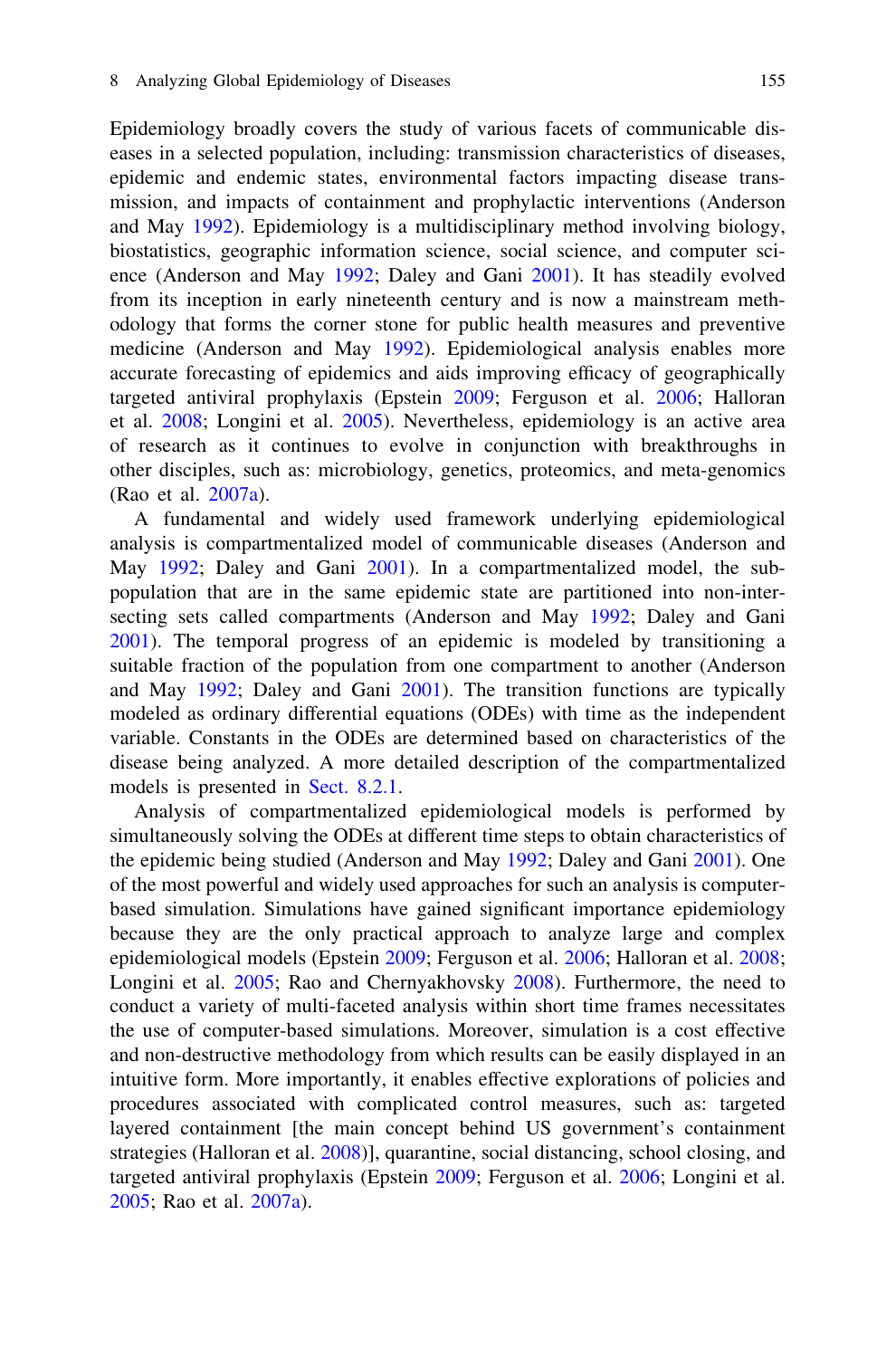#### <span id="page-3-0"></span>8.1.2 Motivation for Human-in-the-Loop Simulation

Currently, epidemiological models are used by many international agencies, including the World Health Organization (WHO) and the Centers for Disease Control (CDC), for large-scale, multi-faceted analysis required to propose and validate multi-national targeted layered containment policies as well as prophylactic measures (Epstein [2009;](#page-19-0) Ferguson et al. [2006;](#page-19-0) Longini et al. [2005](#page-20-0); Rao et al. [2007a](#page-20-0)). Such epidemiological analysis is performed using detailed, stochastic models that involve complex, symbiotic interactions between the various entities involved in the simulation.

Typically, only a selected subset of scenarios is analyzed to evaluate effectiveness of a candidate set of containment strategies (Ferguson et al. [2006;](#page-19-0) Halloran et al. [2008](#page-20-0); Longini et al. [2005\)](#page-20-0). Narrowing the subset of scenarios to be analyzed is critical because hundreds of thousands of simulation runs are needed even to analyze a specific subset of scenarios. The numerous runs are necessary to provide sufficiently accurate and statistically significant results using realistic, stochastic models (Epstein [2009;](#page-19-0) Ferguson et al. [2006;](#page-19-0) Longini et al. [2005\)](#page-20-0).

One of the important prerequisites of simulating selected scenarios is to have the model in a state that accurately reflects the conditions associated with the scenario. One strategy is to seed the simulation, i.e., manually initialize the state to appropriately model the scenario being analyzed. However, such an approach is typically tedious, cumbersome, and error prone. Moreover, in stochastic models, accurately capturing temporal, causal relationships (Lamport [1978](#page-20-0)) between entities in the model can prove to be a greater challenge. These issues often lead to conspicuous inefficiencies when multiple scenarios have to be analyzed. An alternative approach is to commence simulations in a given, verified initial state and then steer the simulations to desired scenarios of interest. Strategies for steering simulations can be broadly classified into three main categories, namely: automatic, semi-automatic, and manual steering. Note that this taxonomy is based on the degree of human involvement in the steering process.

The complex, stochastic nature of global epidemiological models necessitates the use of manual steering. Manual steering of a simulation requires a human-inthe-loop (HITL) to intermittently modify the state of the simulation; thereby altering its trajectory to the desired scenario. Such HITL epidemiological biosimulations enable efficient generation of various scenarios to be analyzed. In addition, this approach preserves the causal inter-dependencies in a stochastic model. Moreover, simulating from a validated initial state minimizes modeling errors and reduces continued verification efforts. Last but not the least, HITL steering enables some degree of adaptation and modeling of unplanned or unanticipated scenarios that could occur in emergent epidemics. Consequently, HITL-simulations hold significant potential to play a vital role in epidemiology and in establishing pertinent public policies.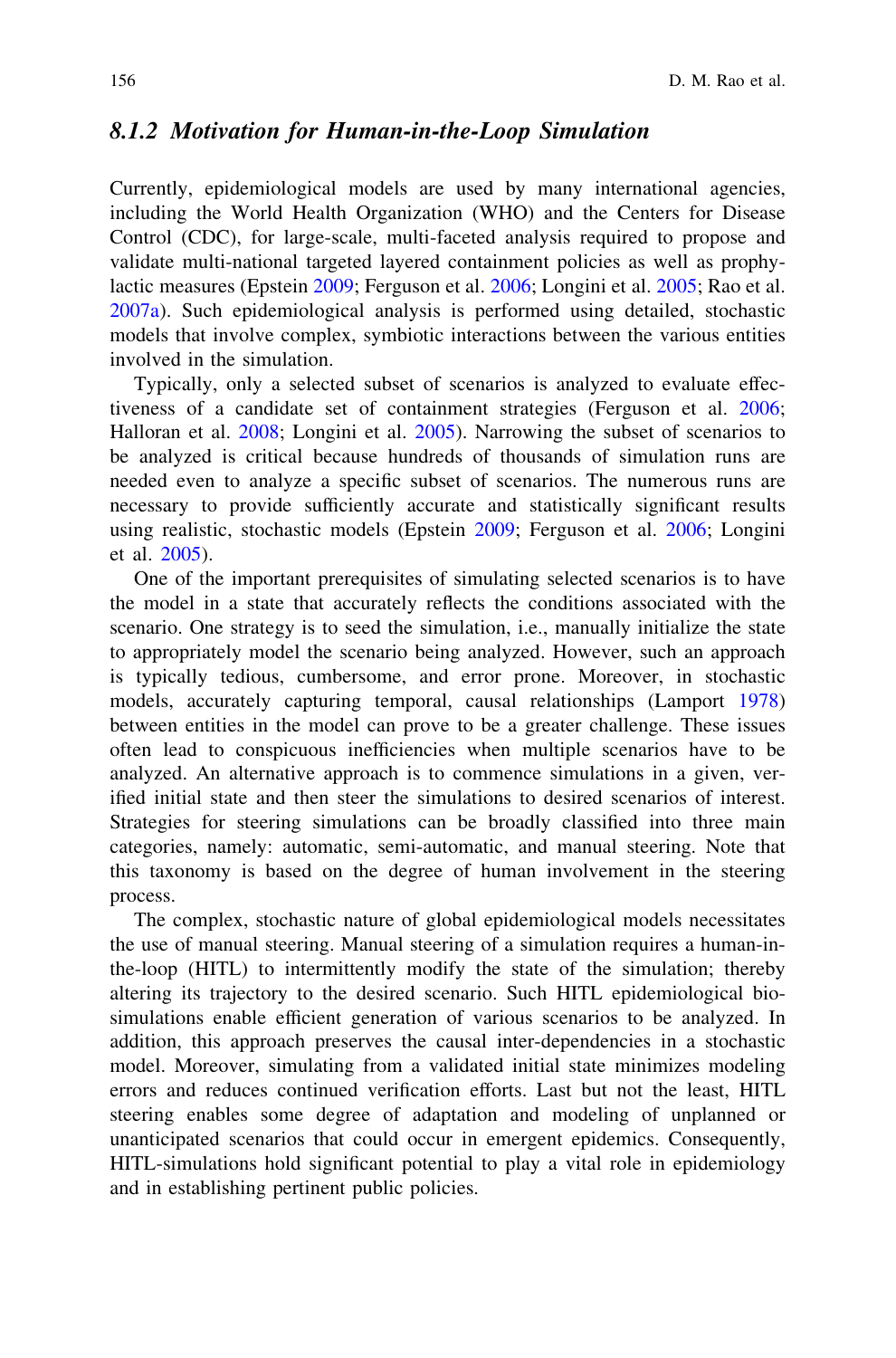# 8.1.3 SEARUMS: A Human-in-the-Loop Epidemiological Simulator

Realizing the advantages of simulation-based epidemiological analysis requires the use of an effective software environment for Eco-modeling, HITL bio-simulation, and analysis (Rao et al. [2007a](#page-20-0)). In addition, the software environment must facilitate rapid simulation to minimize analysis time frames. We also envision the software must be portable and accessible to enable its widespread use (Rao et al. [2007a](#page-20-0)). Accordingly, we have endeavored to design and develop an Eco-modeling and bio-simulation software environment called SEARUMS.

Currently, SEARUMS is geared for analyzing the global epidemiology of avian influenza, with migrating waterfowl as the primary vectors for intercontinental spread of the disease. However, the methodology is sufficiently generic and can be easily adapted for other diseases. Accordingly, this chapter elucidates the modeling, HITL-simulation, and software design principles underlying SEARUMS so that the concepts can be readily adapted and applied to other diseases as well. Furthermore, SEARUMS is envisioned to serve as a global, multi-disciplinary environment that seamlessly integrates knowledge from various fields so that epidemiologists, economists, and disease control centers can collaboratively use it to combat global epidemics.

#### 8.1.4 Section Organization and Audience

The principles underlying the Eco-modeling and HITL bio-simulation infrastructure of SEARUMS span a broad range of disciplines, including: mathematical modeling, statistical analysis, computer science, and software engineering. Furthermore, the multi-disciplinary nature of SEARUMS garners interest from a broad range of audience, including: epidemiologists, economists, software architects, and disease control centers. Consequently, the various sections in this chapter are organized to emphasize a specific aspect of SEARUMS. The objective of this organization is to enable readers from a particular discipline to focus on pertinent topics. Accordingly, common concepts that are pervasive across the various sections are discussed as the background information in [Sect. 8.2](#page-5-0). This section also reviews some of the pertinent related research investigations. [Section 8.3](#page-11-0) discusses the software architecture and design principles underlying SEARUMS. The procedure used for modeling, incorporation of real-world statistical data, and analysis using SEARUMS is presented in [Sect. 8.4.](#page-15-0) Results from some of the analysis conducted using SEARUMS are summarized in [Sect. 8.5](#page-17-0). [Section 8.6](#page-18-0) concludes the chapter while emphasizing the utility and broader applicability of the HITL-simulations infrastructure of SEARUMS to other diseases.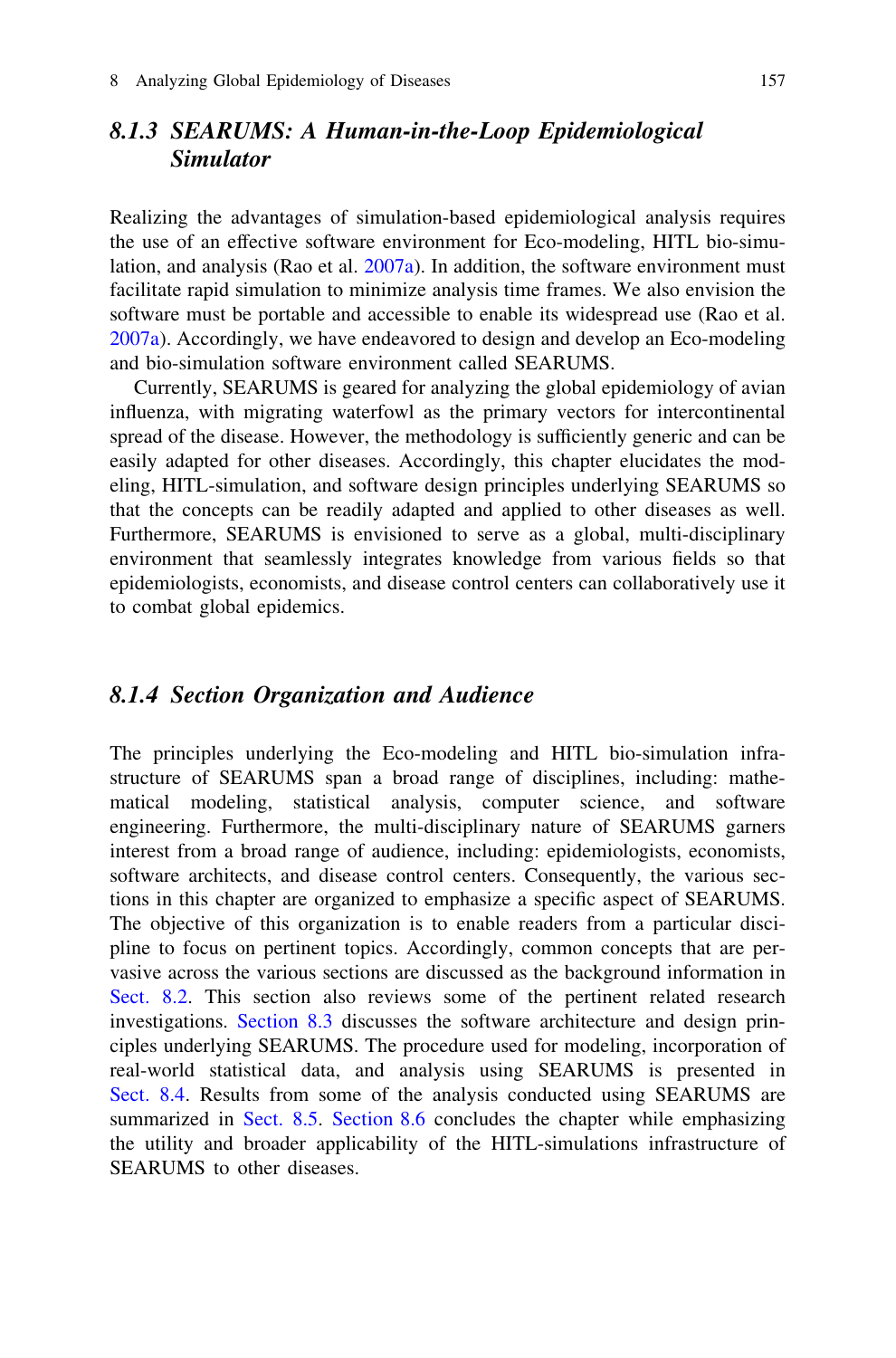## <span id="page-5-0"></span>8.2 Background and Related Research

Simulation-based analysis of global epidemiology of diseases is a multi-disciplinary task that involves ecology, mathematics, statistics, computer science, and software engineering (Anderson and May [1992](#page-19-0); Epstein [2009;](#page-19-0) Ferguson et al. [2006;](#page-19-0) Halloran et al. [2008](#page-20-0); Longini et al. [2005](#page-20-0); Rao et al. [2009\)](#page-21-0). Accordingly, this section covers relevant prerequisite information and terminology on the aforementioned topics along with brief surveys of closely related research investigations. Specifically, Sect. 8.2.1 covers the compartmental models used in epidemiology. Although the compartmental models can be applied to many diseases, in this article we focus on its use for analyzing global epidemiology of avian influenza. Consequently, the ecology of avian influenza is summarized in [Sect. 8.2.2](#page-7-0) to further motivate the Eco-modeling and bio-simulation environment constituting SEARUMS. Next [Sect. 8.2.3](#page-8-0) presents an overview of the Markov processes that are used to model the natural interactions occurring in the ecology. This section also illustrates the interactions between the compartmental models and Markov processes. [Section 8.2.4](#page-9-0) presents a brief survey of the concepts and software frameworks pertaining to HITL steering of simulators and software systems.

# 8.2.1 Compartmental Models in Epidemiology

The most widely used mathematical framework for epidemiological analysis are compartmentalized models (Anderson and May [1992](#page-19-0); Daley and Gani [2001](#page-19-0)). In a compartmentalized model the population being analyzed is partitioned into a few non-intersecting subsets called compartments. Compartments are defined such that the sub-population within a compartment exhibits a vital disease characteristic (Anderson and May [1992;](#page-19-0) Daley and Gani [2001\)](#page-19-0), such as:

- Susceptible: population lacks immunity
- *Exposed*: infected, but not yet infectious sub-population
- *Infected*: sub-population is actively spreading the disease, and
- *Recovered*: sub-population acquired immunity or died due to disease.

Additional compartments are used to appropriately model other epidemiological states of diseases depending on the analysis needs (Epstein [2009;](#page-19-0) Ferguson et al. [2006;](#page-19-0) Halloran et al. [2008;](#page-20-0) Longini et al. [2005](#page-20-0); Rao et al. [2007a](#page-20-0)).

The classical susceptible-exposed-infected-removed (SEIR) compartmentalized mathematical model shown in Fig. [8.1](#page-6-0) is used to model the epidemiology of various diseases (Anderson and May [1992\)](#page-19-0). The characteristics of the SEIR model are represented using the following system of differential equations: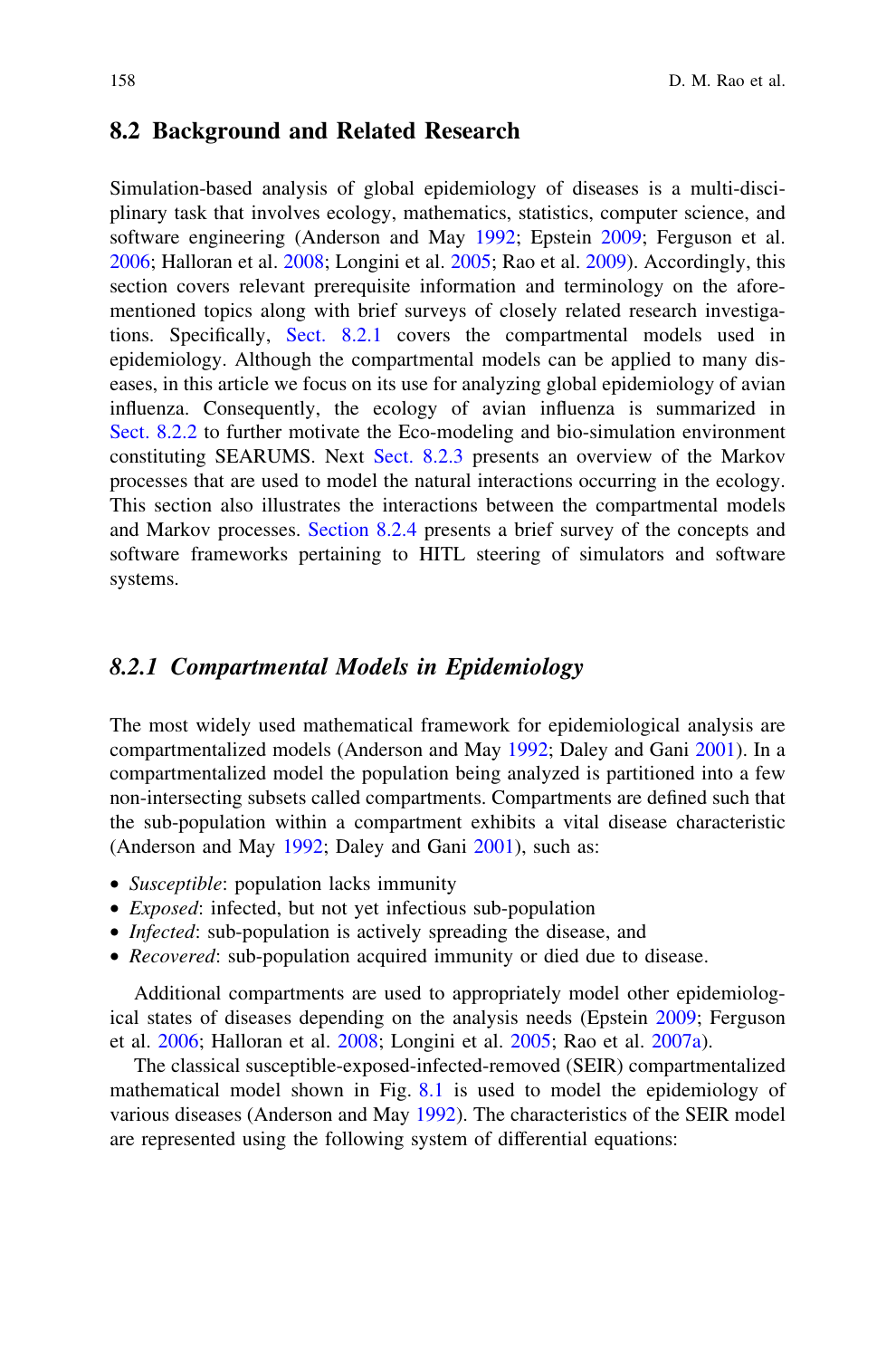<span id="page-6-0"></span>

Fig. 8.1 A classical SEIR epidemiology model illustrating the four typical compartments used to describe the progression of a disease through a population (of  $N$  individuals)

$$
\frac{dS}{dt} = \mu N - [\lambda + \mu]S(t)
$$

$$
\frac{dE}{dt} = \lambda S(t) - (\beta + \mu)E(t)
$$

$$
\frac{dI}{dt} = \beta E(t) - (\nu + \mu)I(t)
$$

$$
\frac{dR}{dt} = \nu I(t) - \mu R(t)
$$

where,  $S(t)$ ,  $E(t)$ ,  $I(t)$ , and  $R(t)$  represent the number of susceptible, exposed, infected, and removed hosts at any given instant of time t. The temporal progress of an epidemic is modeled by transitioning a fraction of the population from one compartment to another (Anderson and May [1992;](#page-19-0) Daley and Gani [2001](#page-19-0)). The transition functions are typically modeled as ODEs with time as the independent variable.

Constants in the ODEs are determined based on characteristics of the disease being analyzed. Specifically, the parameters  $\mu$ ,  $\lambda$ ,  $\beta$ , and v are:

- 1.  $\mu$ : the per capita host birth/death rate,
- 2.  $\lambda$ : the force of infection
- 3.  $\beta$ : latency period
- 4. v: per capita recovery rate

Typically, the ODEs involve stochastic components to account for uncertainties introduced by various environmental or external factors (Anderson and May [1992\)](#page-19-0). An important and distinguishing property of the compartmentalized models and the transition functions is that the total population  $(N \text{ in Fig. 8.1})$  being modeled is held a constant (Anderson and May [1992;](#page-19-0) Daley and Gani [2001](#page-19-0)).

Adaptations of the aforementioned classical SEIR model have been widely used to model the epidemiology of influenza (Epstein [2009](#page-19-0); Ferguson et al. [2006;](#page-19-0) Halloran et al. [2008;](#page-20-0) Longini et al. [2005](#page-20-0); Rao et al. [2007a](#page-20-0)). Investigations conducted by Longini et al. [\(2005](#page-20-0)) and Ferguson et al. [\(2006](#page-19-0)) focus on analyzing pandemic mode of H5N1 in Thailand. In pandemic mode rapid and sustained human-to-human transmission is assumed. Since human-to-human transmission is assumed, these investigations use a highly detailed spatially explicit model based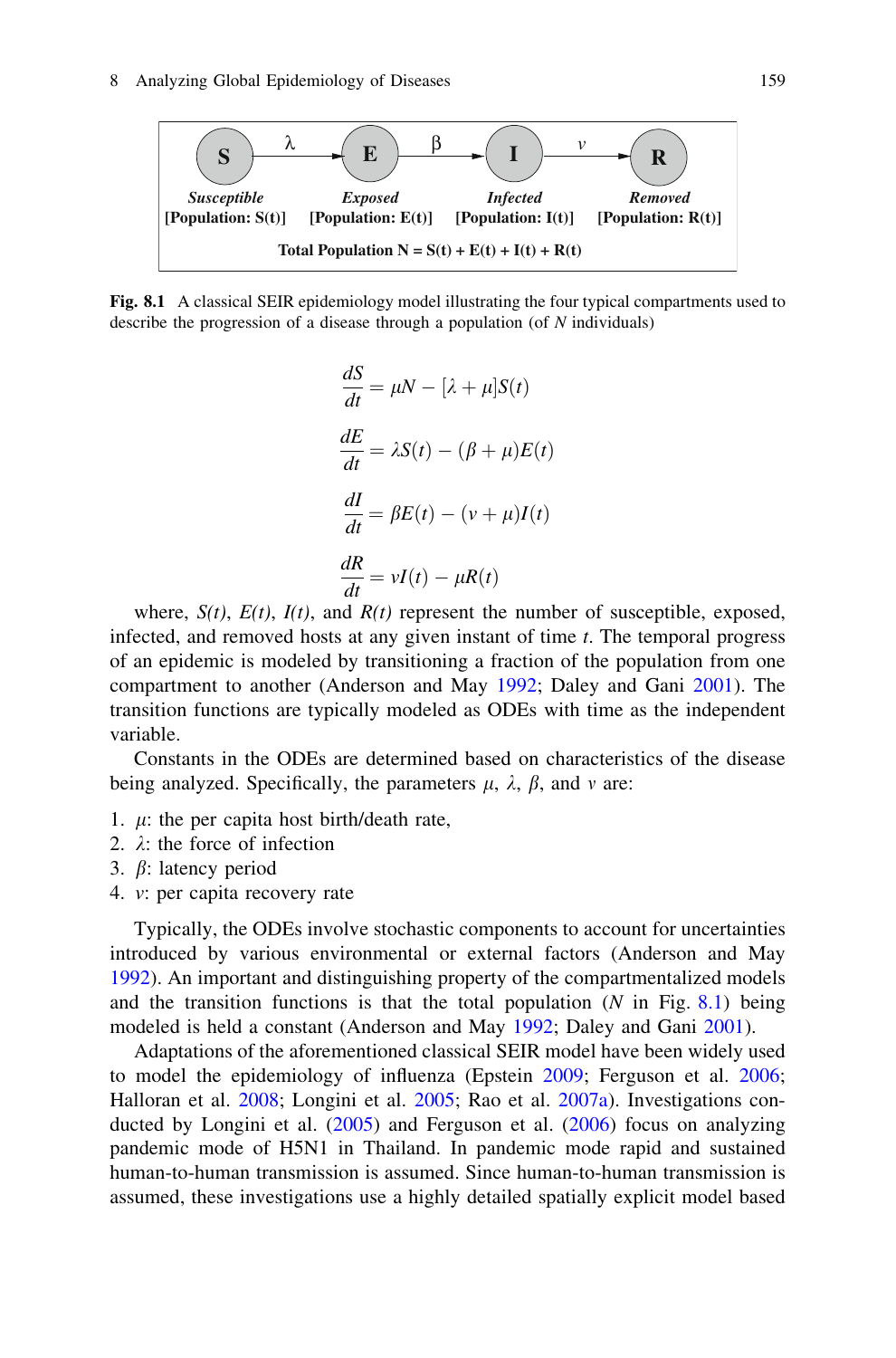<span id="page-7-0"></span>

Fig. 8.2 The figure illustrates the salient pathways for transmission of H5N1 to various bird species and humans. The *arrows* in the diagram show the various directions of infection that occur in the ecology of avian influenza

on SEIR concepts. The modeling approach used by Halloran et al. ([2008\)](#page-20-0) is similar to those proposed by Ferguson et al. ([2006\)](#page-19-0) and Longini et al. ([2005\)](#page-20-0). Moreover, these three investigations are based on the premise that H5N1 has already mutated to a pandemic form and epidemics are being caused primarily due to humanto-human transmission.

In contrast, our investigations assume and reflect the current, real-world situation; i.e., H5N1 is yet to mutate into its pandemic state and human-to-human transmission is unsustained. Furthermore, our research aims to utilize waterfowl migration data to forecast zoonotic epicenters and timelines of potential epidemics. In addition, we also emphasize the role of poultry (extensible to swine) as intermediate hosts. These aspects notably distinguish our efforts from the aforementioned recent related investigations.

#### 8.2.2 Avian Influenza

Avian influenza is a viral disease caused by H5N1, a highly virulent strain of the influenza-A virus, that has the potential to cause a global pandemic (CDC [2006;](#page-19-0) WHO [2006c](#page-21-0)). The ecological interactions contributing to the transcontinental spread of the disease is illustrated in Fig. 8.2. As shown in the figure, infected migrating waterfowl, in which the virus is endemic, are the primary vectors for causing intercontinental spread of the disease (Normile [2006\)](#page-20-0).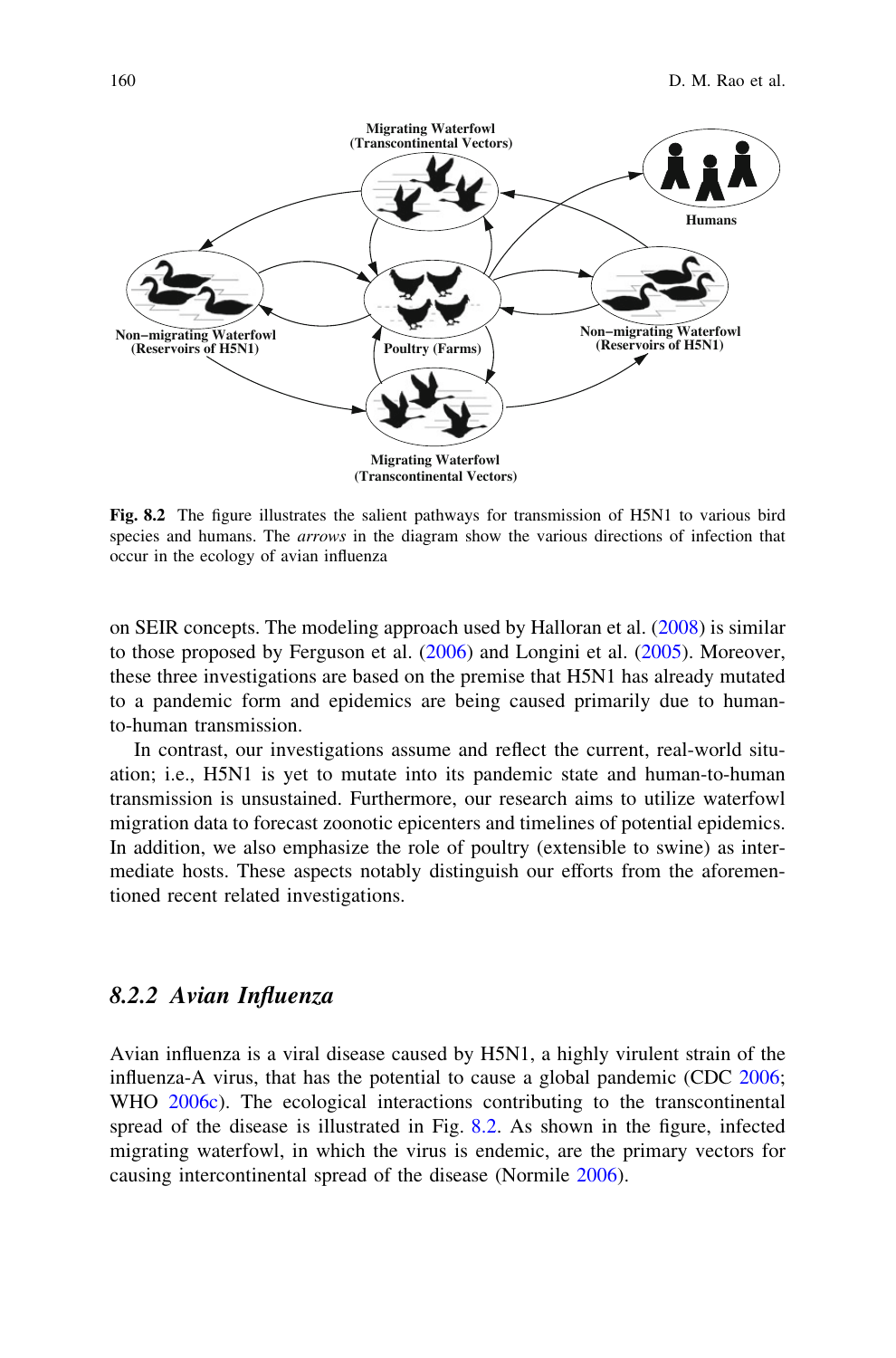<span id="page-8-0"></span>The virus rapidly spreads from waterfowl to poultry and humans through contaminated water, feed, feces, and surfaces. Once infected, the disease has a devastating impact on poultry farms causing 100% mortality within 48 h (WHO [2007b\)](#page-21-0). In humans, the virus causes disease with a high mortality rate of nearly 60% (CDC [2006](#page-19-0); Normile [2006](#page-20-0)). Furthermore, it is known to induce primary viral pneumonia in the host (Normile [2006](#page-20-0)). Researchers believe that avian influenza has significant potential to become one of the deadliest pandemics in human history (CDC [2006;](#page-19-0) WHO [2006c](#page-21-0)). This inference has been drawn based on statistics from recent epizootic outbreaks and the highly pathogenic characteristics of H5N1. Moreover, manufacturing and distribution of vaccinations is facing multifaceted challenges (WHO [2007a\)](#page-21-0). The aforementioned issues make it imperative the epidemiology of avian influenza is thoroughly analyzed in order to empower various national and international organizations with the knowledge to strategically combat the disease (Anderson and May [1992](#page-19-0); Epstein [2009](#page-19-0); Ferguson et al. [2006;](#page-19-0) Longini et al. [2005;](#page-20-0) GLiPHA [2007](#page-20-0); Rao et al. [2009](#page-20-0)).

#### 8.2.3 Markov Processes

The compartmental epidemiological models focus purely on the temporal progression of the disease in a given entity, may it be waterfowl, human, or poultry. However, the compartmental SEIR models (see [Sect. 8.2.1](#page-5-0)) do not embody the complete ecology, such as seasonal migration, occurring in nature. Consequently, such ecological processes need to be suitably modeled in conjunction with the epidemiological process. Accordingly, we envision using the concept of a Markov processes to model the overall ecological processes. Furthermore, our Eco-modeling approach suitably incorporates the SEIR models to provide a complete, holistic representation of the real-world ecology.

A Markov process is a mathematical formalism used to describe changes occurring to the state of a stochastic system in discrete time steps (Solow and Smith [2006;](#page-21-0) Winston [1994](#page-21-0)). A Markov process consists of a number of states (or values) through which the system may transition at any given time. Mathematically, a Markov process is defined as a sequence of time dependent random variables  $X_0, X_1, X_2, \ldots$ , where  $X_t$  is a random variable that describes the state of the process at discrete time t. The initial or starting state of the system is typically represented by  $X_0$ . Transitions from one state to another are governed by the following three laws: (1) a Markov process may be in only one given state at any instant of time; (2) transition from one state to another occurs instantaneously in discrete time steps; and (3) the next state to which the process transitions is purely determined by the current state of the system and not its past. In other words, the past, present, and future states of a Markov process are independent of each other (Winston [1994](#page-21-0)).

In our approach, the SEIR operations are repeatedly preformed in an appropriate state in the Markov process. It must be noted that the SEIR models involving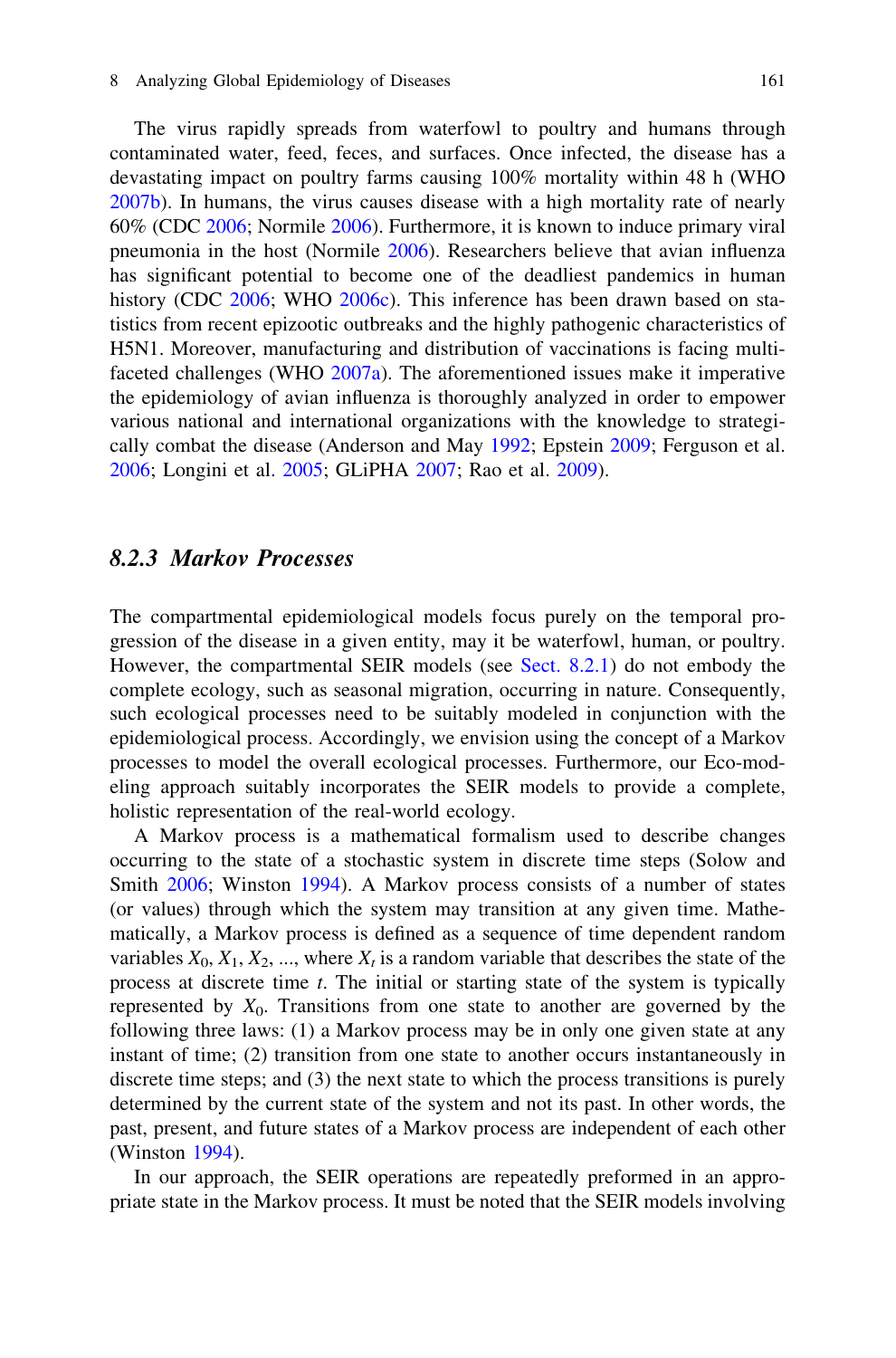<span id="page-9-0"></span>ODEs are inherently based on the notion of continuous simulation-time (Anderson and May [1992](#page-19-0)). However, the Markov processes operate in discrete simulationtime steps (Winston [1994](#page-21-0)). Consequently, our Markov process-based approach approximates the SEIR model. However, the discrete simulation-time steps are chosen to be sufficiently small to provide adequate accuracy without degrading performance (Rao et al. [2009](#page-21-0)).

Another important aspect of our Eco-modeling methodology is the aggregate representation of sub-populations. At a global scale, the varying populations of entities are typically modeled at a coarser granularity or aggregate entities (Booth [1997;](#page-19-0) GROMS [2006;](#page-20-0) Law et al. [2005;](#page-20-0) Rao et al. [2009\)](#page-21-0). For example, certain species of waterfowl that live and migrate as a large flock in nature are typically modeled as a single entity. A large collection of birds, such as a poultry farms are represented as a single entity. In an analogous manner, humans living in geographic proximity to each other are modeled as a single entity.

The motivation for such a coarser grained, aggregate representation is two fold (Booth [1997;](#page-19-0) GROMS [2006](#page-20-0); Law et al. [2005](#page-20-0); Rao et al. [2009\)](#page-21-0). First, such an approach is necessary to reduce the size and complexity of the model to more tractable scales. Aggregated models continue to provide the necessary fidelity as long as the aggregation is performed at a sufficiently fine granularity (Law et al. [2005\)](#page-20-0). Second, various real-world statistical data on population dynamics, seasonal migratory behaviors, and disease progresses are determined through random sampling of a large subset of the population. Such data is more meaningful and relatively straightforward to apply at an aggregate level.

In our software system the three primary aggregate entities, namely: (1) flock of waterfowl; (2) poultry; and (3) group of humans have been modeled using the aforementioned Eco-modeling approach. The Markov processes have been suitably implemented using the modeling framework provided by SEARUMS. The Markov process for the waterfowl entity is shown in Fig. [8.3.](#page-10-0) Readers are referred to the literature for more details on the Markov processes for various entities and the associated mathematical equations (Rao et al. [2009\)](#page-21-0).

#### 8.2.4 Human-in-the-Loop Simulation and Steering

In conjunction with advancements in microprocessor technologies, computerbased simulations have become an important, indispensable, and multi-disciplinary methodology for study and analysis of complex systems (Railsback et al. [2006\)](#page-20-0). Today, simulations are widely used in fundamental sciences, applied sciences, engineering, medicine, economics, and in the military (Tobias and Hofmann [2004\)](#page-21-0). During its inception, simulations were run purely as an offline or batch processing task without requiring any interaction with a human operator. However, the growing demand and diversification in needs in various disciplines have led to the development of simulations which involve interactions with a human operator (Rao et al. [2007b\)](#page-20-0). Such simulations, which permit or require a human to interact,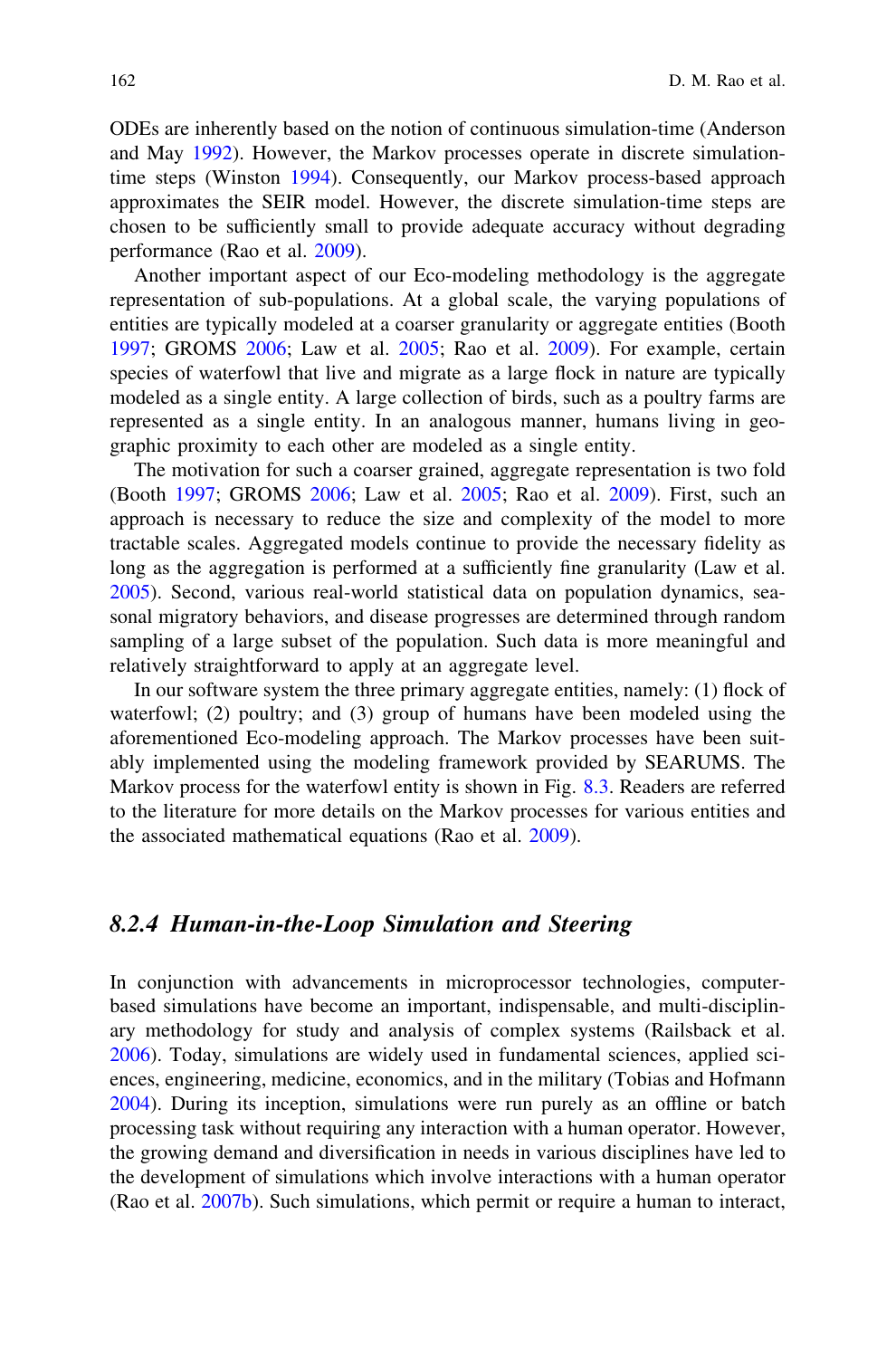<span id="page-10-0"></span>

Fig. 8.3 Overview of Markov process for a waterfowl flock illustrating the states through which the process transitions to model the behavioral life cycle of waterfowl. The state of the process  $S_t^{\text{mp}}$  at discrete time t is represented by the four-tuple  $S_t^{\text{mp}} = \langle X_t^{\text{mp}}, Y_t^{\text{mp}}, R_t^{\text{mp}}, R_t^{\text{mp}}, \dots \rangle$ , where  $X_t^{\text{mp}}$ is the longitude,  $Y_t^{\text{mp}}$  is the latitude,  $R_t^{\text{mp}}$  is the instantaneous radius of the flock,  $I_t^{\text{mp}}$  is the current measure of infection in the flock. The set  $N_t^{\text{mp}}$  represents the neighborhood at time t. Readers are referred to the literature (Rao et al. [2009](#page-21-0)) for details on the mathematical notations, spherical geometric equations, and state transitions

are classified as HITL-simulations. The process of impacting the state of the simulation to divert the simulation to another state is called simulation steering. Simulation steering is similar to program steering, which is a more generic concept (Gu et al. [1994](#page-20-0)).

HITL-simulations can be further classified into constructive HITL-simulations and virtual simulations. In a virtual simulation, simulation-time progressed as the same rate as the real, wall-clock time (Rao et al. [2007b](#page-20-0)). Furthermore, interaction between the human and the simulation occurs in a synchronous manner. Virtual simulations are primarily used for training, gaming, and education (Rao et al. [2007b\)](#page-20-0). On the other hand, in a constructive simulation, simulation-time progresses at a different rate than real time. Human interactions with a constructive simulation are typically intermittent or on a ''as needed'' basis. The interactions are triggered based on an user gesture or when predefined events occur in the simulation.

Constructive simulations are used for simulating large and complex systems such as the ecological and epidemiological models. Several such general purpose simulators have been described in the literature (Gilbert and Bankes [2002;](#page-20-0) Railsback et al. [2006;](#page-20-0) WHO [2005\)](#page-21-0). Some of the commonly used simulators include NetLogo, SWARM, SWARM-Java, Repast, and MASON. Railsback et al. [\(2006](#page-20-0)) highly recommended NetLogo for its ease-of-use. However, it uses a custom language for modeling and its source code is proprietary. On the other hand, the latter four platforms uses traditional programming languages and source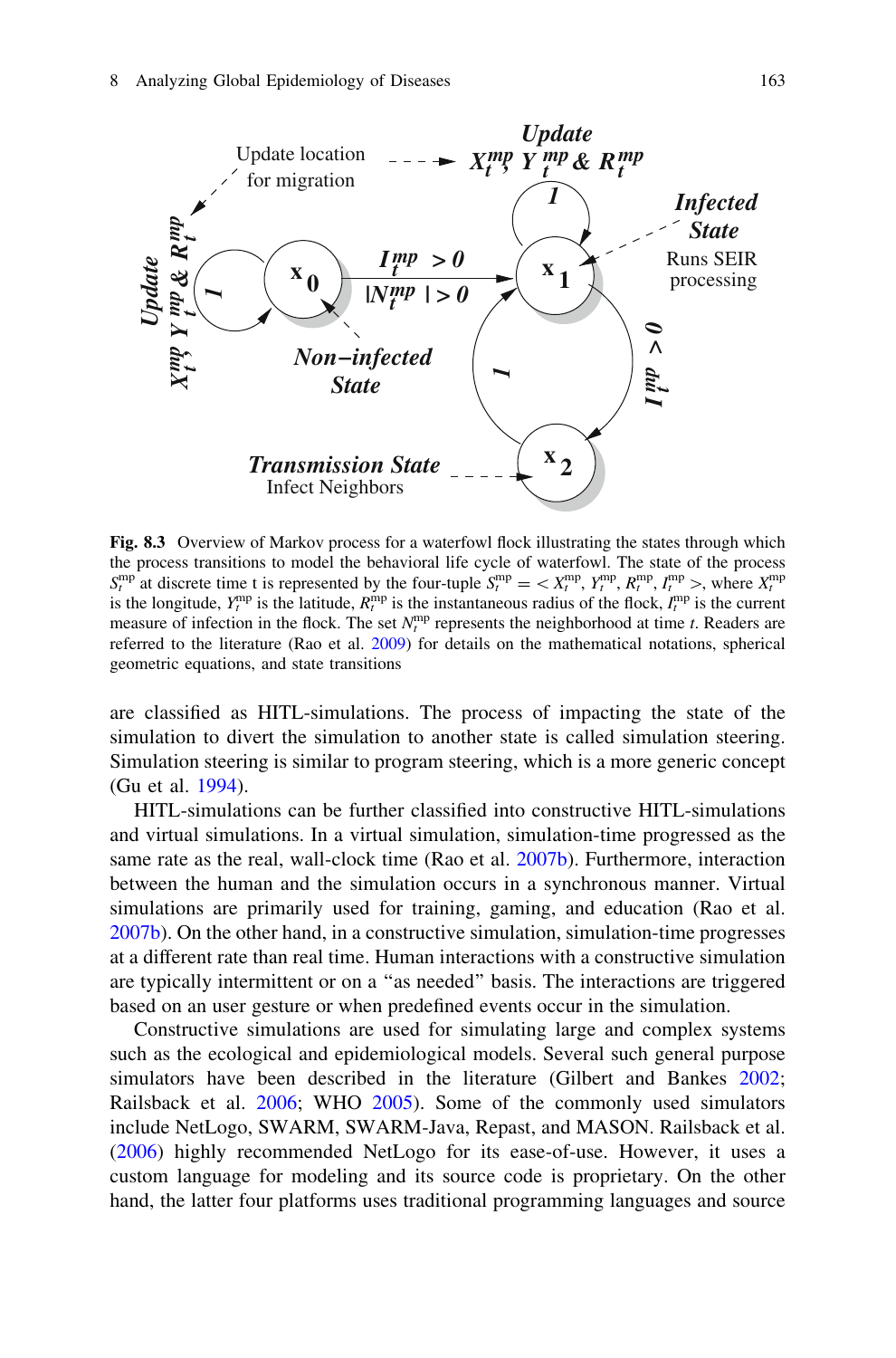<span id="page-11-0"></span>codes are freely available (Railsback et al. [2006\)](#page-20-0). These four platforms essentially provide a core framework for model development and a collection of library modules. The library modules are built using the core framework and can be readily reused for modeling. Moreover, the simulators provide some support for HITL interactions.

The aforementioned simulators are mostly general purpose simulators and are not specifically designed for epidemiology. However, our objective is to minimize learning curves for both developers and users, maximize portability, include intuitive interfaces for modeling, and seamlessly incorporate epidemiological analysis tools. Furthermore, the simulators had some disadvantages (Rao et al. [2009\)](#page-21-0). Consequently, we endeavored to develop SEARUMS, a custom Ecomodeling and HITL bio-simulation environment.

#### 8.3 SEARUMS

SEARUMS is an Eco-modeling and HITL bio-simulation environment. Currently, it is optimized to enable study and analysis of global epidemiology of avian influenza. However, the design of its modeling and simulation framework is sufficiently generic. Therefore, it can be adapted for epidemiological analysis of other diseases. SEARUMS has been developed in Java by utilizing many of the language's object oriented programming features (Bloch [2001](#page-19-0)). SEARUMS is designed to be a user friendly, integrated, graphical modeling, simulation, visualization, and analysis environment for conducting epidemiological analysis. These design goals have been achieved by composing the system using a collection of interdependent but loosely coupled modules as shown in Fig. [8.4](#page-12-0).

Each module shown in Fig. [8.4](#page-12-0) has a well-defined functionality that can be accessed and utilized via a set of application program interface (API) method calls. APIs of the modules are Java interface classes that are implemented by each module. Interactions between modules are achieved through interface classes to ensure loose coupling. This approach permits seamless ''plug and play'' of modules and the environment is composed by loading suitable modules dynamically on-demand via Java's reflection API (Bloch [2001\)](#page-19-0). Such an implementation approach has been adopted to ease customization and extension of SEARUMS without requiring changes to its design or impacting existing modules.

The modules constituting SEARUMS are broadly classified as core modules and graphical user interface (GUI) modules. The core modules of SEARUMS are the agent repository, agent customizer, persistence module, HITL steering module, simulation module, and logging module. These modules provide the core M&S functionality of SEARUMS. The GUI facilitates interactions with the core modules via convenient and intuitive user interfaces. The GUI modules can be further categorized into the editor subsystem, the simulation controller, and the visualization and analysis subsystem. The GUI presented by these modules is shown in Fig. [8.5](#page-12-0). SEARUMS uses the model-view-controller pattern to couple the core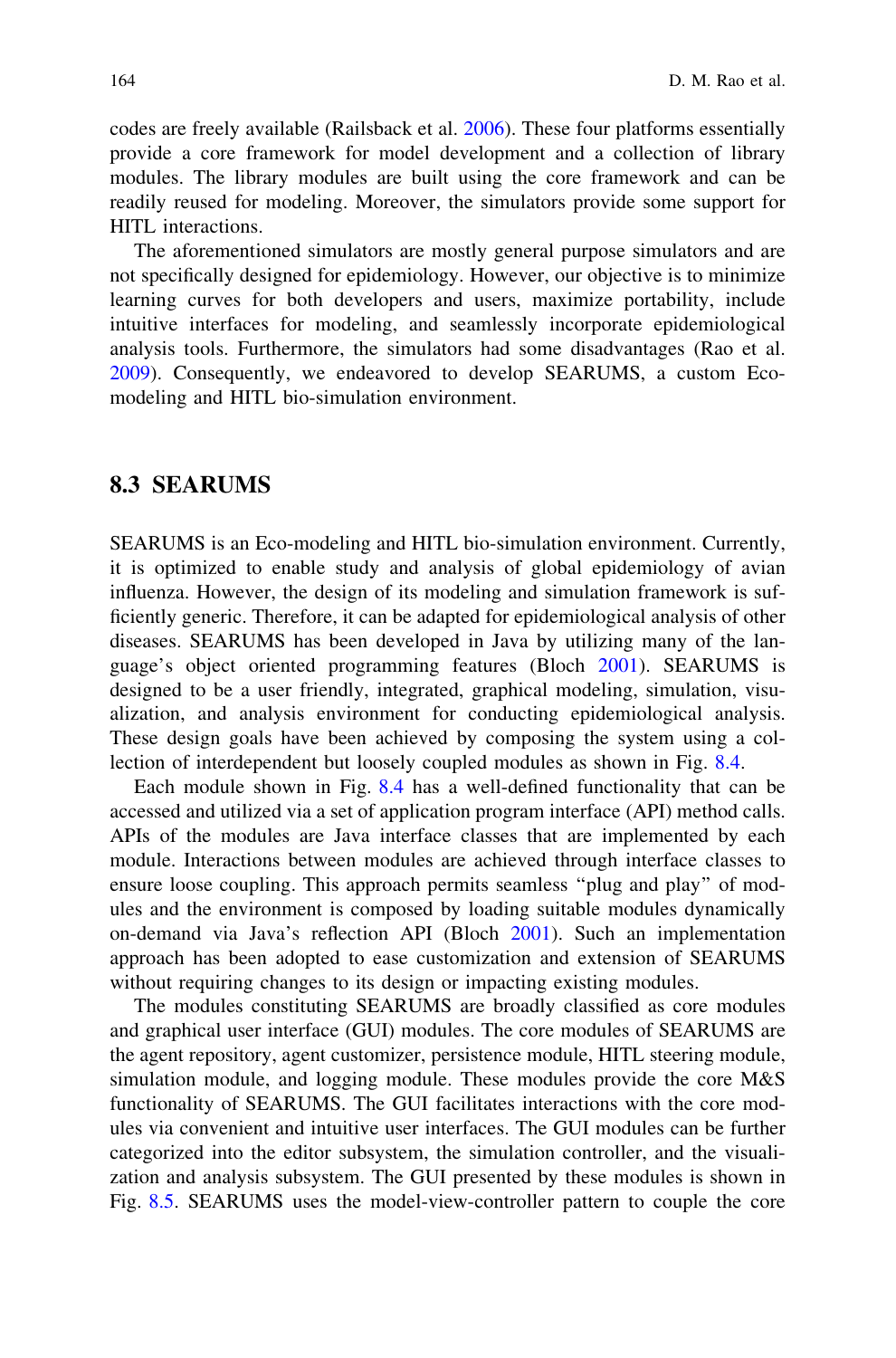<span id="page-12-0"></span>

Fig. 8.4 Architectural overview of SEARUMS. GUI modules are highlighted with a striped background. SEARUMS can be downloaded from <http://www.searums.org>



Fig. 8.5 The figure presents a screenshot of SEARUMS illustrating the graphical layout as seen by a user. The various modules constituting SEARUMS have been marked using black dashed lines. Purple circles indicate human groups and *orange circles* indicate poultry flocks. Variation in colors arises due to overlap of human and poultry flocks. Colored squares and corresponding colored dashed lines illustrate migration paths of waterfowl flocks

modules, the GUI models, and the Eco-description. The design permits the GUI modules to be easily replaced with a minimal command-line text interface for running SEARUMS in offline batch mode. The batch mode is useful for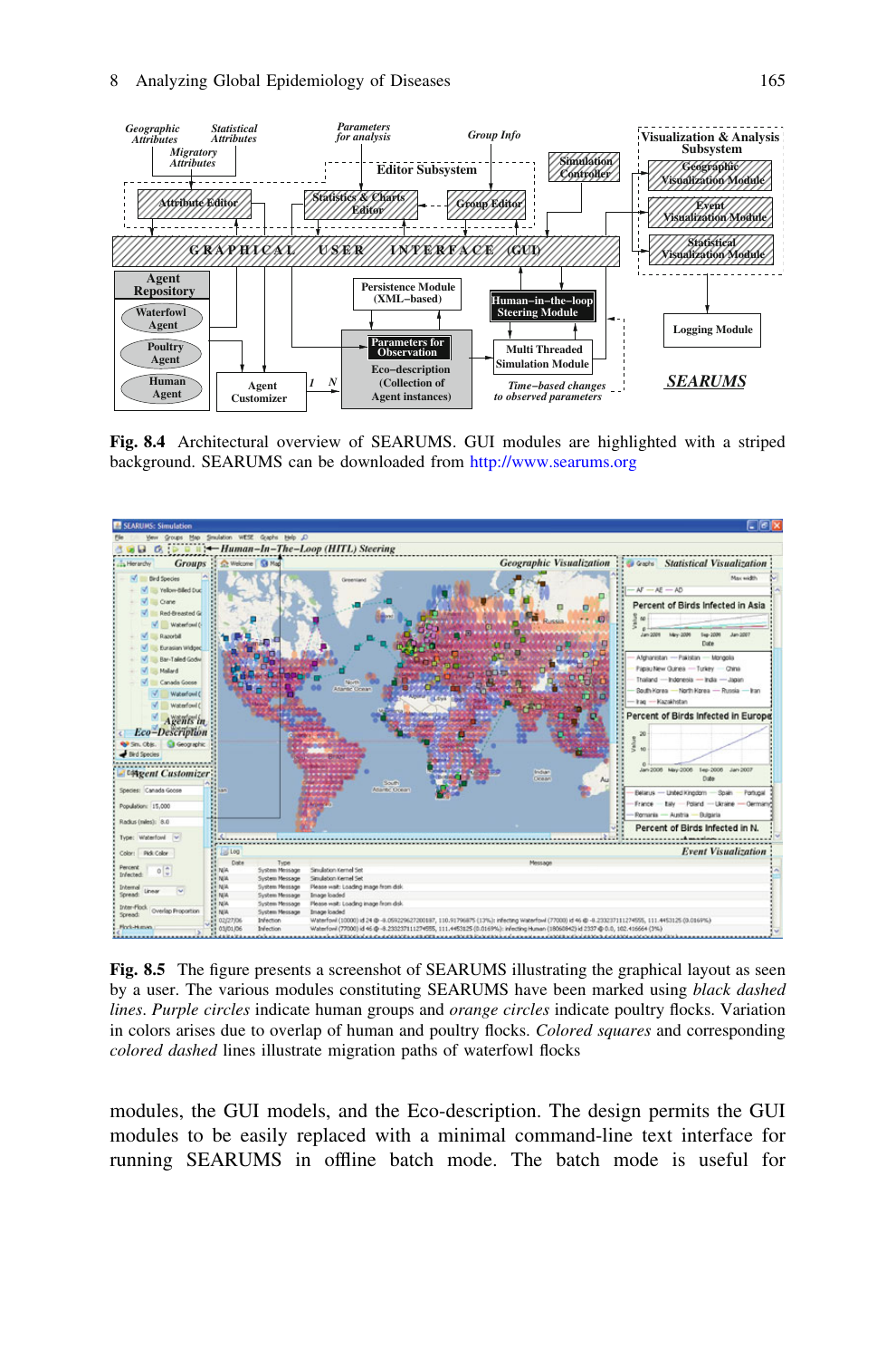performing repeated runs or analyzing different scenarios on computational clusters.

The modules and subsystems constituting SEARUMS cooperatively operate on a shared, in-memory representation of the model called the Eco-description. The Eco-description is a centralized data structure that includes all the information necessary for modeling, simulation, and analysis. It is composed using a collection of Java classes and that provide efficient access to data and information required by the various modules. The primary information encapsulated by the Eco-description parameters for analysis relates to the smart agents (Hare and Deadman [2004](#page-20-0)) that constitute the model. As shown in Fig. [8.4,](#page-12-0) the agents are organized into an AGENT REPOSITORY to facilitate instantiation and use via Java reflection API.

Currently, SEARUMS includes the following three smart agents: WATER-FOWL AGENT that represents a migrating waterfowl flock, POULTRY AGENT that models behavior of poultry flocks, and HUMAN AGENT that models humans. Each agent has its own behavior that reflects the characteristics of its real-world counterpart. The behaviors are customized to represent specific instances of an agent by specifying suitable values for the exposed attributes via the ATTRIBUTE EDITOR GUI module. The attributes of an agent include:

- 1. Geographic attributes that indicate the location (latitude and longitude) and logical association with countries and continents. In addition, each agent has a circle or influence that circumscribes its neighborhood.
- 2. Migratory attributes are specified only for agents whose location changes over the lifetime of the simulation. The migratory attributes are described as a sequence of migration points. Each migration point has geographical and chronological (arrival and departure dates) attributes associated with it. In SEA-RUMS, only one complete migration cycle needs to be specified. The software automatically reuses the information to simulate annual migratory cycles.
- 3. Statistical attributes for agent instances include their initial population, density and distribution, initial infection percentage, infection spread parameters, incubation periods, mortality rates, and population re-growth parameters.

The agents implement the conceptual, mathematical model of the system developed using Markov processes as described in [Sect. 8.2.3](#page-8-0). They are added to a model via suitable toolbar buttons or menu options provided by SEARUMS. Agent instances are created with default attributes from the agent repository by the AGENT CUSTOMIZER module using Java's reflection API. Once instantiated, the attributes for agents can be modified via the ATTRIBUTE EDITOR module. The agents are implemented as a family of Java classes by extending a common base class called AGENT. The AGENT class provides methods for interacting with the simulation kernel, inspecting the neighborhood, scheduling events, and interfacing with the GUI modules.

The agents in a model are logically organized into hierarchical sets called groups. SEARUMS permits multiple top-level groups with an arbitrary number of hierarchies, with one or more sub-groups at each hierarchical level. An agent can be a member of multiple groups. The groups serve several different purposes in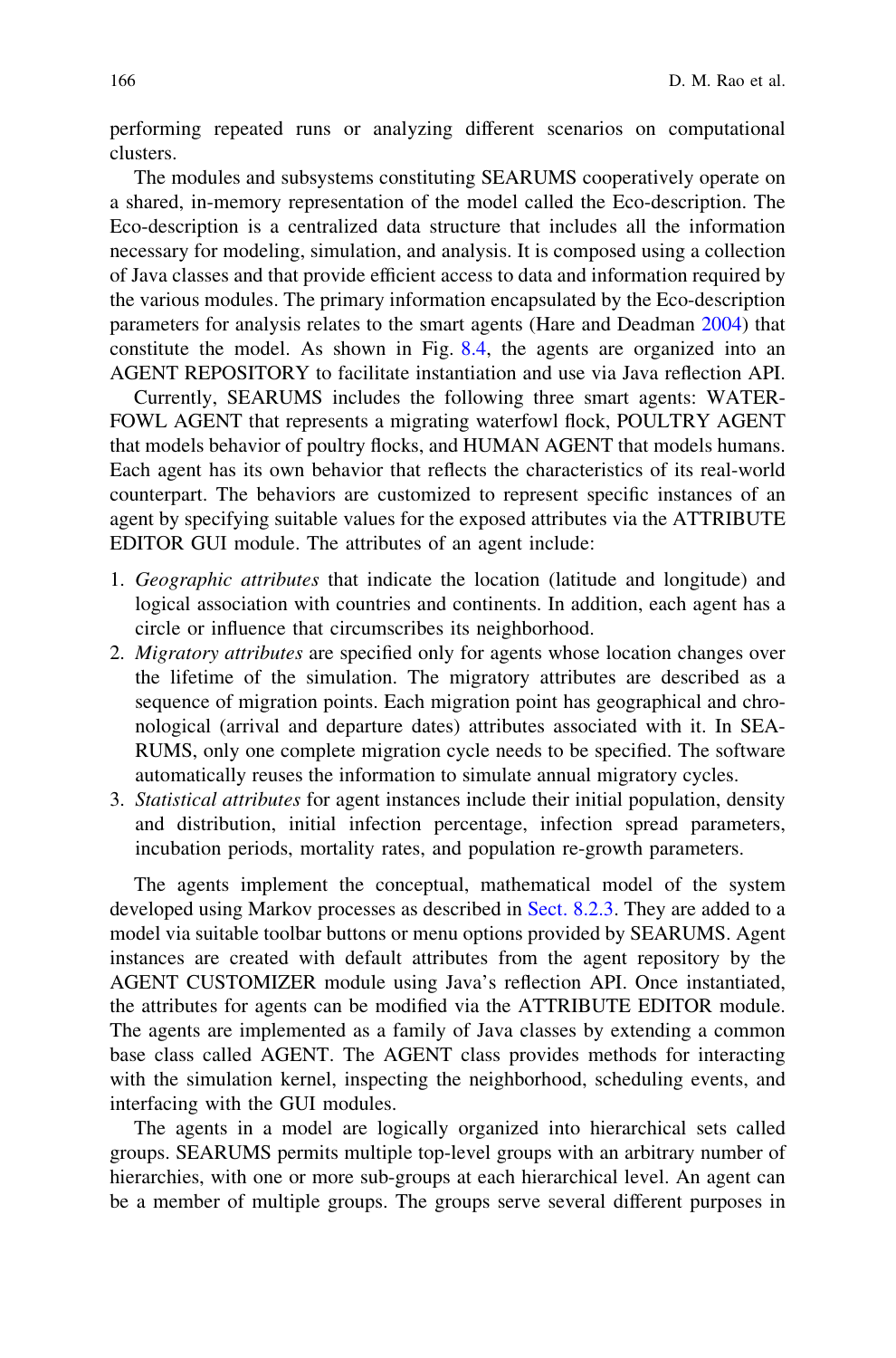SEARUMS. A group can be used as a parameter for statistical analysis and for plotting charts. For example, a group called US can be created with 50 different sub-groups, one for each state, encompassing various agents. The main US group can be selected for plotting charts and SEARUMS automatically collates and plots data for each state. Note that even though graph plotting is restricted to one hierarchical level, statistics for plotting are collated in a recursive, depth-rst manner and includes data from all agents in underlying hierarchies. A modeler can use a combination of groups to perform multi-faceted analysis at different scales. In addition, groups can be included or excluded from simulations for analyzing different scenarios. The GUI modules utilize groups to provide control on visibility of agents to manage details displayed on the screen. The group editor module provides the user interface for managing group entries and hierarchies.

Once all the agent instances and groups have been established in a model, the parameters for observation are added to the Eco-description. These parameters are selected by the user via the Statistics and Charts editor from a list of options. The list includes the attributes of the agents and the groups in the Ecodescription. Each parameter is configured to be sampled hourly, daily, or weekly in terms of simulation-time. Moreover, each parameter can be subjected to statistical operations, such as sum, mean, and median. SEARUMS can dynamically (i.e., during simulation) plot and save a variety of charts including: line graphs and pie charts. Multiple charts can be simultaneously used for analyzing a variety of data.

All of the aforementioned information is stored as an integral part of the Ecodescription. The Eco-description can be saved for future reuse via the PER-SISTENCE MODULE. The Eco-description is unmarshalled into a XML document that is compliant with a predefined XML schema. Serializing to a XML document provides a few advantages. First, it enables simple scripts to be developed that can modify specific values and perform multiple simulation runs in batch mode. Second, XML documents can be readily version controlled and archived using commonly available revision control systems such as CVS and subversion. Third, it eases documentation, validation, sharing, and reuse of valuable domain-specific statistical data collated by different researchers from diverse sources. Lastly, it is used to create checkpoints that reflect different scenarios. Such features play an important role in facilitating large-scale, collaborative epidemiological studies.

The SIMULATION MODULE performs the task of conducting a discrete event simulation (DES) using the Eco-description. This module utilizes a multi-threaded DES kernel that manages and schedules the discrete events generated by the agents. Multi-threading enables the DES kernel to exploit the compute power of multiprocessor or multi-core machines thereby reducing the wall-clock time for simulation. The number of threads spawned by the DES kernel is configurable. Each thread processes concurrent events (events with the same timestamp) in parallel without violating the causal constraints between events.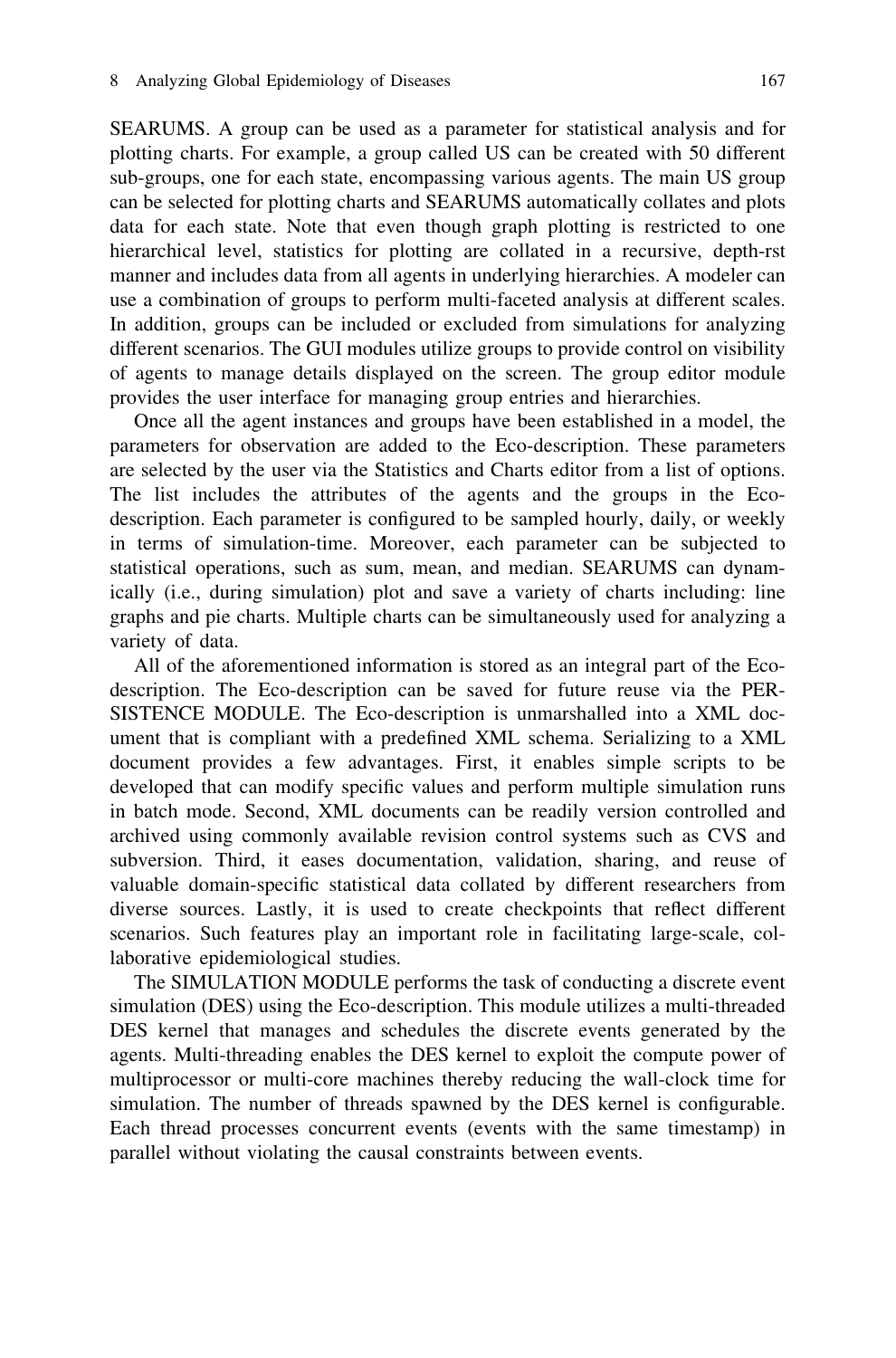| ouuuo                           |                  |                   |                  |  |
|---------------------------------|------------------|-------------------|------------------|--|
| Description of agent type       | No. of instances | Total population  | No. of countries |  |
| Bar-tailed godwit               | 4                | 40,000            | 18               |  |
| Canada goose                    | 16               | 231,700           | 5                |  |
| Common crane                    | 9                | 22,500            | 21               |  |
| Eurasian widgeon <sup>a</sup>   | 3                | 1,296,000         | 17               |  |
| Great knot                      | 3                | 231,000           | 8                |  |
| Mallard <sup>a</sup>            |                  | 5,000             |                  |  |
| Razorbill                       |                  | 148,000           | $\overline{4}$   |  |
| Red-breasted goose <sup>a</sup> |                  | 44,000            | 4                |  |
| Red-crowned crane               |                  | 15,000            | 4                |  |
| Siberian crane                  | 3                | 30,000            | 12               |  |
| Yellow-billed duck              | 2                | 20,000            | 8                |  |
| Total waterfowl flocks          | 44               | 4,371,000         | 40               |  |
| Total poultry flocks            | 1,315            | 18, 136, 146, 826 | All              |  |
| Total human groups              | 1,314            | 6,646,739,849     | All              |  |
| Total                           | 2,673            | 24.787.572.675    | All              |  |
|                                 |                  |                   |                  |  |

<span id="page-15-0"></span>Table 8.1 The different agent instances used to develop the Eco-description used for case studies

Note that each agent is used to represent a group

 $a$  High risk waterfowl species (Hagemeijer and Mundkur [2006\)](#page-20-0). The total of 44 waterfowl flocks with different migratory pathways were used. The total population column shows the sum of the populations of all agent instances in each category

#### 8.3.1 Human-in-the-Loop Steering Module

In our current research, we have drawn inferences and conclusions from a variety of case studies conducted using a calibrated Eco-description. First an initial Ecodescription was developed via SEARUMS using the modeling methodology described in [Sect. 8.3](#page-11-0). Table 8.1 lists the waterfowl species, including high risk species (Hagemeijer and Mundkur [2006\)](#page-20-0), used to develop the Eco-description. The migratory flyways of the waterfowl and their population have been collated from data published by various organizations (CDC [2006;](#page-19-0) WHO [2006c](#page-21-0); GROMS [2006;](#page-20-0) GLiPHA [2007](#page-20-0), Hagemeijer and Mundkur [2006](#page-20-0)). For modeling and simulation purposes the dates for migration were approximated to the middle of the months reported in the statistics. Due to the significant variation in migration patterns the approximated migration dates are expected to have deviations of  $\pm 2$  weeks which are accounted for through stochastic changes in migration dates each time a simulation is performed.

# 8.4 Methods

In our current research, we have drawn inferences and conclusions from a variety of case studies conducted using a calibrated Eco-description. First an initial Ecodescription was developed via SEARUMS using the modeling methodology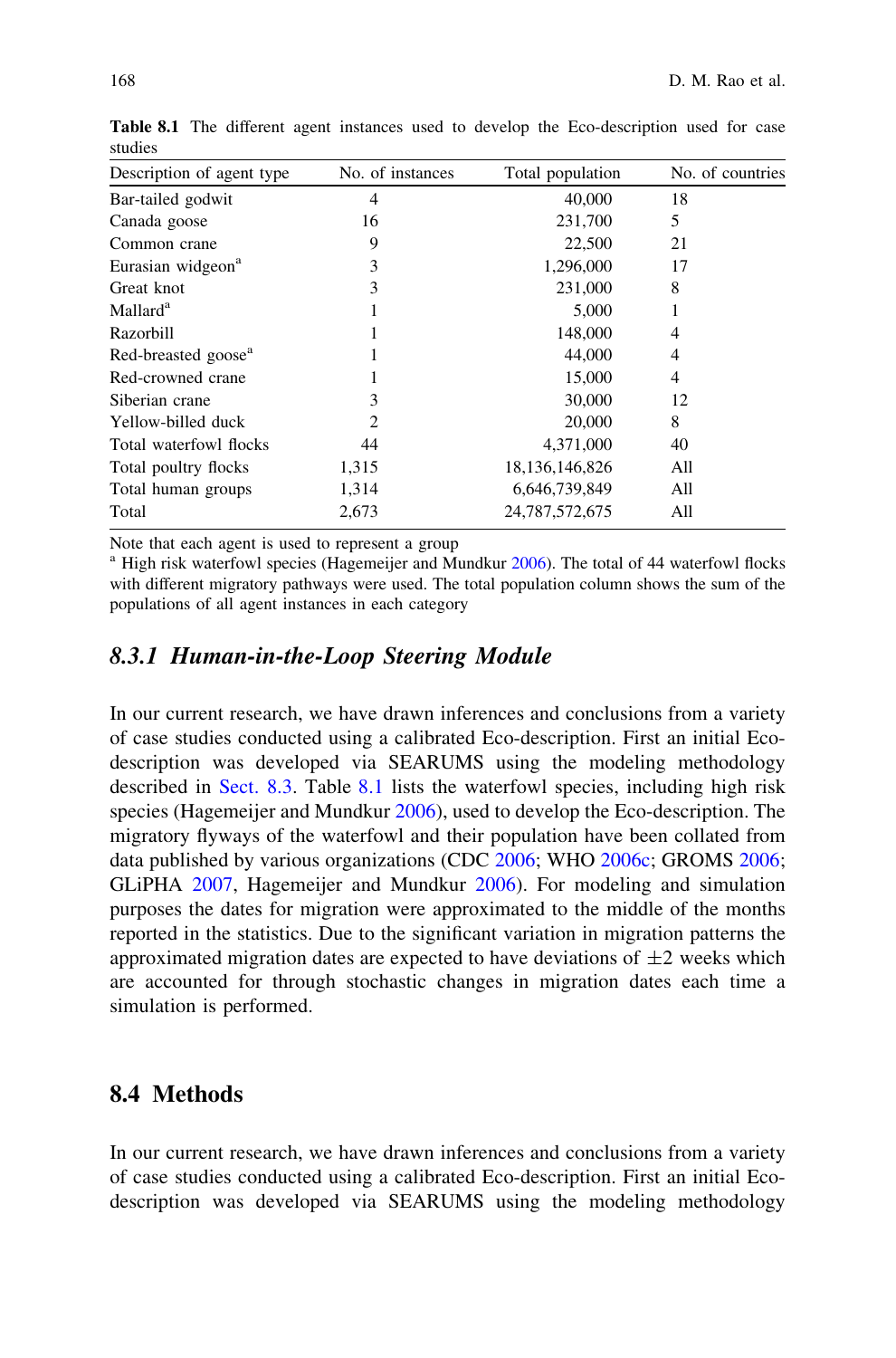described in [Sect. 8.3.](#page-11-0) Table [8.1](#page-15-0) list the waterfowl species, including high risk species (Hagemeijer and Mundkur [2006\)](#page-20-0), used to develop the Eco-description. The migratory flyways of the waterfowl and their population have been collated from data published by various organizations (CDC [2006;](#page-19-0) GLiPHA [2007;](#page-20-0) GROMS [2006;](#page-20-0) Hagemeijer and Mundkur [2006](#page-20-0); USCB [2006;](#page-21-0) WHO [2006c](#page-21-0)). For modeling and simulation purposes the dates for migration were approximated to the middle of the months reported in the statistics. Due to the significant variation in migration patterns the approximated migration dates are expected to have deviations of  $\pm$ 2 weeks which are accounted for through stochastic changes in migration dates each time a simulation is performed. The radius of the waterfowl agents were computed using the population, density, and dispersion data obtained from published statistics (GROMS [2006;](#page-20-0) Hagemeijer and Mundkur [2006](#page-20-0)).

The dispersion of poultry population in different continents has been approximated to circular regions with even density (GLiPHA [2007](#page-20-0); Law et al. [2005;](#page-20-0) Booth [1997](#page-19-0)). Such a modeling approach is commonly used in spatially explicit ecological models (Booth [1997;](#page-19-0) Hare and Deadman [2004;](#page-20-0) Law et al. [2005;](#page-20-0) Winston [1994;](#page-21-0) Wolfram MathWorld [2006\)](#page-21-0). Global poultry and human population density data have been collated from statistics published by national organizations and government databases (GLiPHA [2007;](#page-20-0) SEDAC [2007](#page-21-0); USCB [2006\)](#page-21-0). As shown in Table [8.1,](#page-15-0) our model includes the complete human population (approximately 6.646 billion) humans represented by 1,314 agents. On an average, each human agent models 5.058 million humans living in a contiguous circular region. However, the precise population represented by an agent varies depending on the density of the region it models. Agents modeling dense metropolitan areas have higher human populations while agents modeling rural areas of the world have lower population. In contrast, the radius of all the human agents in the model is equal. The radius was computed using the grid size of gridded human population data from SEDAC ([2007\)](#page-21-0).

A similar strategy has also been applied to distribute the 18.136 billion poultry birds to 1,315 poultry agents as shown in Table [8.1.](#page-15-0) All the waterfowl agents have equal radius as determined from the grid size of the gridded poultry data obtained from GLiPHA [\(2007](#page-20-0)). However, the poultry population represented by each agent varies depending on the world region being modeled by the agent. Note that our Eco-description includes only a selected subset of the waterfowl as complete migration data is unavailable. However, to the best of our knowledge, it is the most comprehensive model of its kind reported to date. Furthermore, it can be readily extended to include additional waterfowl entities from other parts of the world.

#### 8.4.1 Human-in-the-Loop Steering and Calibration

The first step in our study was to calibrate the model to ensure that it provides a sufficiently accurate representation of real-world epidemiology. The calibration was performed injunction with verification and validation of the model.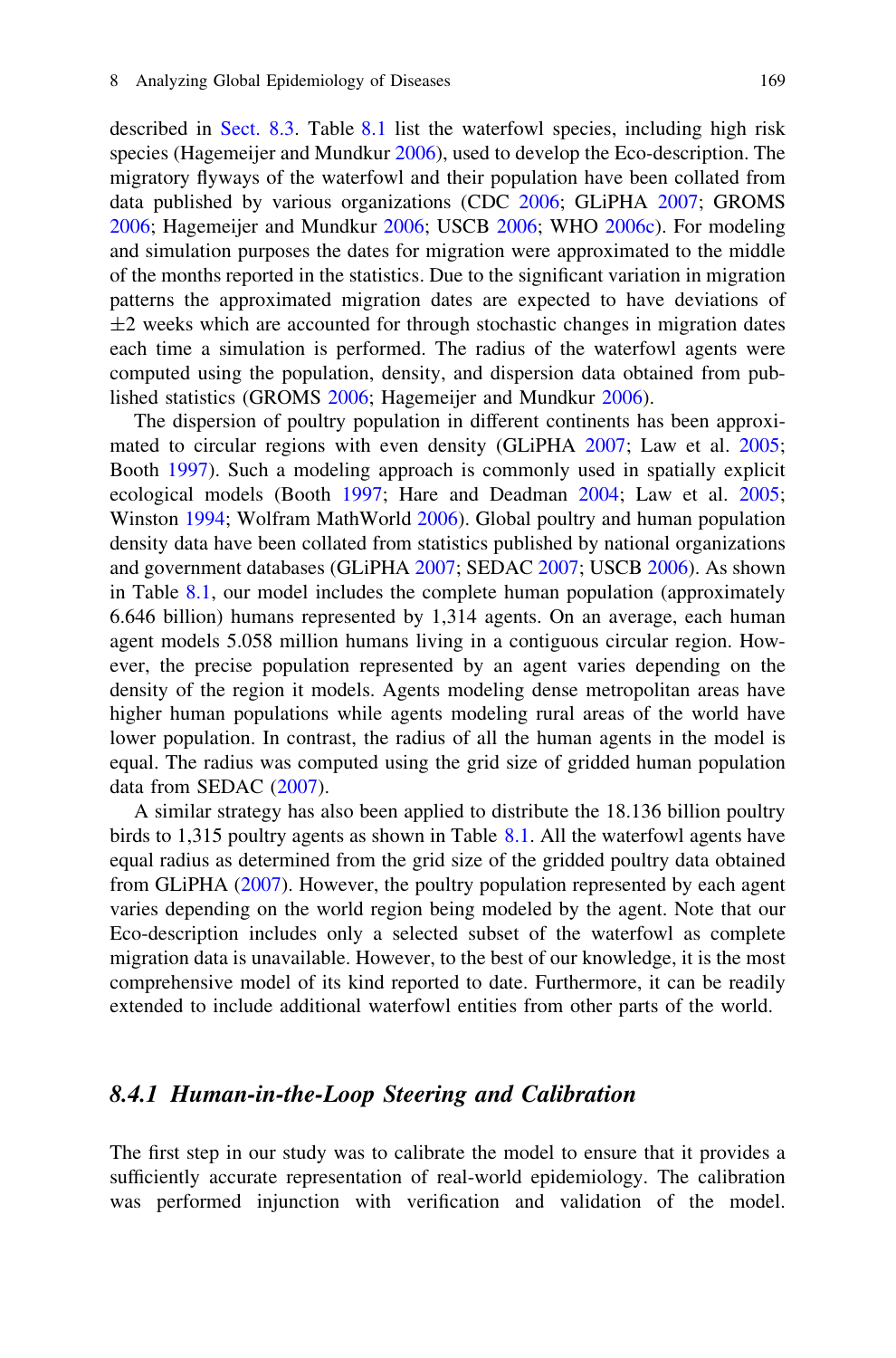| Incident               | Real-world date          | Simulated date           | Error (days) |  |
|------------------------|--------------------------|--------------------------|--------------|--|
| Outbreak in Indonesia  | $23 - Jan - 2006$        | $01 - Jan - 2006$        | 22           |  |
| Infection in Iraq/Iran | $01 - \text{Mar} - 2006$ | $25 - \text{Mar} - 2006$ | 24           |  |
| Infection in China     | $27 - Apr - 2006$        | $02 -$ Apr $-2006$       | $-25$        |  |
| Infection in Egypt     | $11 - Oct - 2006$        | $14 -$ Sep $-2006$       | $-27$        |  |
|                        |                          |                          |              |  |

<span id="page-17-0"></span>Table 8.2 Comparison of chronology of significant Real-world outbreaks as reported by WHO ([2006\)](#page-21-0) against the simulated outbreaks

The data was recorded after the model was calibrated

We verified the accuracy and fidelity of the aforementioned Eco-description by performing extensive HITL-simulations with initial source of infection set to outbreak in Indonesia, a notable epicenter of H5N1 epidemics (WHO [2006a](#page-21-0)). The Eco-description was interactively calibrated by suitably tuning the following attributes: start date for simulation, initial infection percentage, intra-flock disease spread rate, and inter-flock transmission mechanism. Note that we calibrated only the attributes that were indirectly derived from published statistics. We established validity of the Eco-description and SEARUMS by confirming that the timing and chronology of several outbreaks observed in the simulations correlate with the significant real-world incidents reported (WHO [2006a\)](#page-21-0) as shown in Table 8.2.

It must be noted that the HITL-simulations steering played an important role in calibrating the model, particularly given its size and complexity. Using the validated and calibrated Eco-description we performed several case studies to analyze the spread and pandemic threat posed by avian influenza to US. Some of these case studies are discussed in Sect. 8.5.

#### 8.5 Experiments

The calibrated Eco-description (see [Sect. 8.4](#page-15-0) for details) has been used to conduct several experiments to analyze the potential impact of avian influenza to poultry farming in the US. The study was conducted using a number of bio-simulations with three different experimental groups of migrating waterfowl. The three flocks were chosen based on their close proximity to known primary sites of disease outbreaks (Rao et al. [2009\)](#page-21-0). The initial infection in each experimental group was varied for analysis.

Figure [8.6](#page-18-0) illustrates one of the trans-Atlantic transmission pathways to the continental US. We observed that the spread was determined by migratory pathways and timelines of different species of waterfowl rather than initial infection percentages (Rao et al. [2009\)](#page-21-0). One of the interesting observations is that our experiments correctly predicted an outbreak in the UK (WHO [2006c\)](#page-21-0). The graph in Fig. [8.7](#page-18-0) presents the impact of avian influenza outbreaks on poultry population in the continental US. Decrease in poultry population corresponds to H5N1 induced death and culling of birds to control the disease. Increase in poultry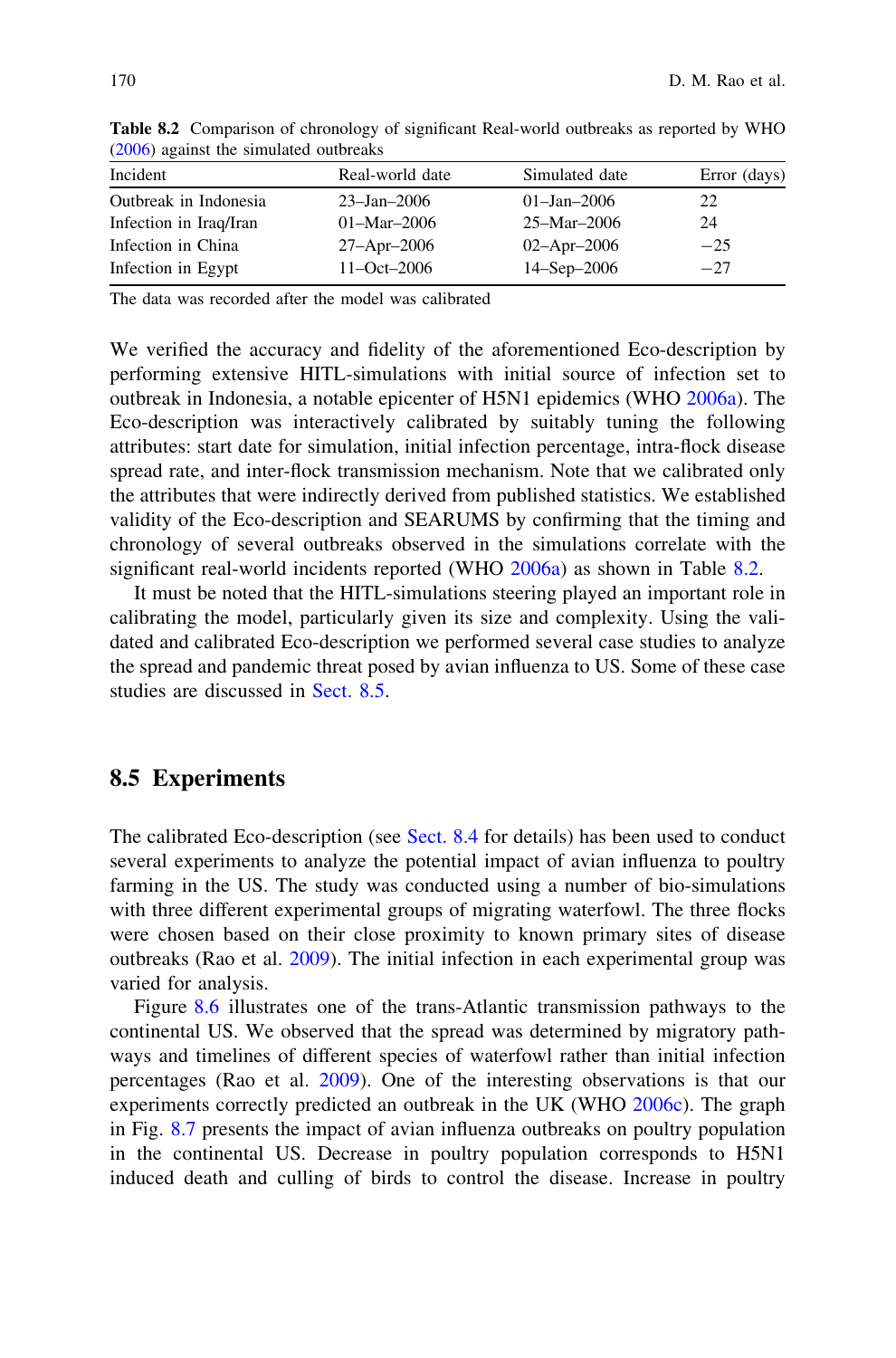<span id="page-18-0"></span>

Fig. 8.6 Timelines for H5N1 infection spread from Indonesia (a known epicenter of H5N1 outbreaks) to US. The time chart also illustrates the epicenters of the intermediate infections



population reflects regeneration of poultry flocks after an outbreak. As illustrated by the graph, infections in poultry also follow a cyclic pattern that correlate with annual migration of waterfowl. The mortality figures can be translated to corresponding dollar figures for financial analysis. Additional case studies and experiments conducted using SEARUMS are discussed in the literature (Rao et al. [2009\)](#page-21-0).

#### 8.6 Conclusion

This article motivated the need for HITL-simulation steering (see [Sect. 8.1.2\)](#page-3-0) to effectively analyze the global epidemiology of emergent diseases. As discussed in [Sect. 8.1,](#page-1-0) epidemiology is a vital discipline with far reaching impacts on human health and economics. Specifically, the article discussed the conceptual mathematical models (refer to [Sects. 8.2.1](#page-5-0) and [8.2.3](#page-8-0)) and their implementation in a custom Eco-modeling and HITL bio-simulation environment called SEARUMS. The article also discussed the software architecture of SEARUMS and its design in [Sect. 8.3](#page-11-0).

The procedure involved in utilizing SEARUMS for Eco-modeling and model calibration using HITL-simulation steering was discussed in [Sect. 8.4.](#page-15-0) HITLsimulation steering played a vital role in enabling calibration of the model. The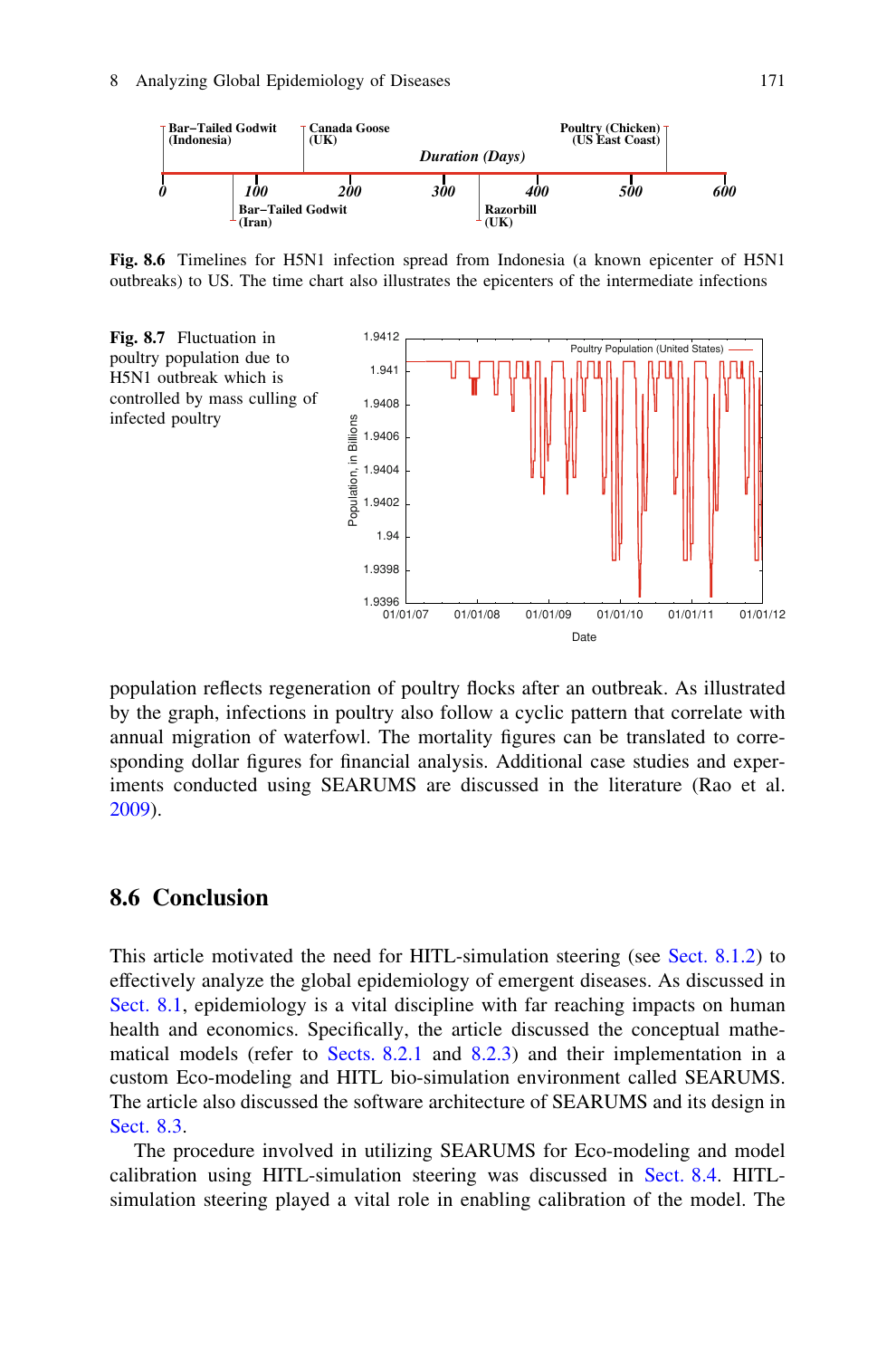<span id="page-19-0"></span>HITL infrastructure was developed because conventional approaches for suitably seeding the model were unsuccessful despite hundreds of attempts and simulation runs. Furthermore, the ability to create checkpoints using the HITL infrastructure enabled rapid analysis of various scenarios.

The Eco-modeling and HITL-simulation infrastructure of SEARUMS has been used to model and analyze the global epidemiology of avian influenza. It must be noted that, even though the current emphasis of SEARUMS is on avian influenza, the underlying conceptual models and the software infrastructure are generic. Consequently, the concepts and software tools can be adapted for epidemiological analysis.

Some of the experiments conducted using SEARUMS were presented in [Sect. 8.5](#page-17-0) to illustrate the multi-disciplinary applicability of SEARUMS. Researchers, epidemiologists, and ornithologists can utilize HITL-simulations for rapid ''what-if'' types of analysis to study impacts of other factors influencing epidemics. It can be used to analyze other scenarios such as those simulated by Los Alamos National Laboratory [\(2006](#page-20-0)). SEARUMS and our Eco-description provide an excellent foundation for further enhancements. Note that use of SEARUMS does not require any special computing infrastructure or programming knowledge. Consequently, experts from multiple domains can collaboratively use SEARUMS to perform various types of analysis on a global scale, assess threats, and measure effectiveness of countermeasures. Our methodology and HITL-simulation environment will enable mankind to strategically invest precious time and resources to combat avian influenza, minimize its impacts on human life and global economy thereby averting a pandemic.

#### References

- Anderson RM, May RM (1992) Infectious diseases of humans: dynamics and control. Oxford University, Oxford University Press
- Bloch J (2001) Effective Java programming language guide, 1st edn. Pearson, Prentice Hall
- Booth G (1997) Gecko: a continuous 2d world for ecological modeling. Artif Life 3(3):147–163 CDC (2006) Centers for disease control & prevention: avian Influenza: current situation.
- <http://www.cdc.gov/flu/avian/outbreaks/current.htm>
- Daley DJ, Gani J (2001) Epidemic modelling: an introduction. Cambridge University Press, Oxford
- Epstein JM (2009) Modelling to contain pandemics. Nature 460:687–687. doi:[10.1038/nature460687a](http://dx.doi.org/10.1038/nature460687a)
- Ferguson NM, Cummings DAT, Fraserl C, Cajka JC, Cooley PC, Burke DS (2006) Strategies for mitigating an influenza pandemic. Nature 442:448–452. doi[:10.1038/nature04795](http://dx.doi.org/10.1038/nature04795)
- Flint SJ, Enquist LW, Racaniello VR, Skalka AM (2004) Principles of virology, 2nd edn. American Society for Microbiology (ASM), Washington, DC
- Garten RJ, Davis CT, Russell CA, Shu B, Lindstrom S, Balish A, Sessions WM, Xu X, Skepner E, Deyde V, Okomo-Adhiambo M, Gubareva L, Barnes J, Smith CB, Emery SL, Hillman MJ, Rivailler P, Smagala J, de Graaf M, Burke DF, Fouchier RAM, Pappas C, Alpuche-Aranda CM, Lopez-Gatell H, Olivera H, Lopez I, Myers CA, Faix D, Blair PJ, Yu C, Keene KM, Dotson JP David, Boxrud D, Sambol AR, Abid SH, St George K, Bannerman T, Moore AL, Stringer DJ, Blevins P, Demmler-Harrison GJ, Ginsberg M, Kriner P, Waterman S, Smole S, Guevara HF,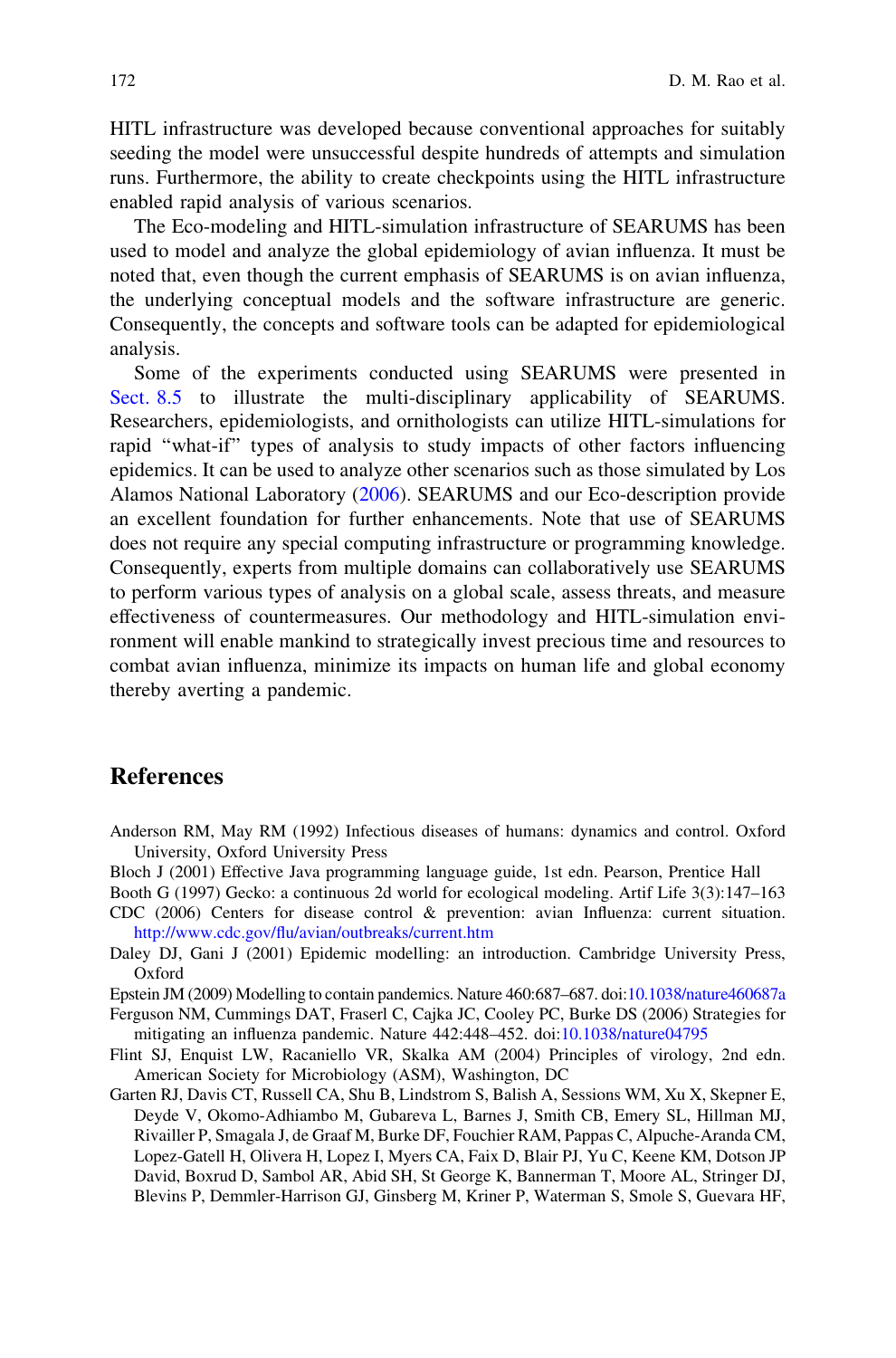<span id="page-20-0"></span>Belongia EA, Clark PA, Beatrice ST, Donis R, Katz J, Finelli L, Bridges CB, Shaw M, Jernigan DB, Uyeki TM, Smith DJ, Klimov AI, Cox NJ (2009) Antigenic and genetic characteristics of swine-origin 2009 A(H1N1) influenza viruses circulating in humans. Science 325(5937):197–201. doi:[10.1126/science.1176225](http://DOI:10.1126/science.1176225), [http://www.sciencemag.org/cgi/reprint/](http://www.sciencemag.org/cgi/reprint/325/5937/197.pdf) [325/5937/197.pdf](http://www.sciencemag.org/cgi/reprint/325/5937/197.pdf)

- Gilbert N, Bankes S (2002) Platforms and methods for agent-based modeling. In: Proceedings of the National Academy of Sciences of the USA, vol 99, pp 7197–7198. doi:[10.1073/pnas.](http://DOI:10.1073/pnas.072079499) [072079499](http://DOI:10.1073/pnas.072079499)
- GLiPHA (2007) Global livestock production and health atlas (GLiPHA): animal production and health division of food and agriculture organization of the UN. [http://www.fao.org/ag/aga/](http://www.fao.org/ag/aga/glipha/index.jsp) [glipha/index.jsp](http://www.fao.org/ag/aga/glipha/index.jsp)
- GROMS (2006) Global register of migratory species: summarising knowledge about migratory species for conservation. <http://www.groms.de/>
- Gu W, Vetter J, Schwan K (1994) An annotated bibliography of interactive program steering. ACm SIGPLAN notices 29(9):140–148. doi:[10.1145/185009.185038](http://doi.acm.org/10.1145/185009.185038)
- Hagemeijer W, Mundkur T (2006) Migratory flyways in Europe, Africa, and Asia and the spread of HPAI H5N1. In: International scientific conference on avian influenza and wild birds, FAO and OIE, Rome, Italy. [http://www.fao.org/ag/againfo/subjects/en/health/diseases-cards/](http://www.fao.org/ag/againfo/subjects/en/health/diseases-cards/conference/documents/hagemeijer-mundkur.pdf) [conference/documents/hagemeijer-mundkur.pdf](http://www.fao.org/ag/againfo/subjects/en/health/diseases-cards/conference/documents/hagemeijer-mundkur.pdf)
- Halloran ME, Ferguson NM, Eubank S, Ira M Longini J, Cummings DAT, Lewis B, Xu S, Fraser C, Vullikanti A, Germann TC, Wagener D, Beckman R, Kadau K, Barrett C, Macken CA, Burke DS, Cooley P (2008) Modeling targeted layered containment of an influenza pandemic in the US. Proc Natl Acad Sci USA 105(12):4639–4644. doi[:10.1073/pnas.0706849105](http://DOI:10.1073/pnas.0706849105), <http://www.pnas.org/cgi/doi/10.1073/pnas.0706849105>
- Hare M, Deadman PJ (2004) Further towards a taxonomy of agent-based simulation models in environmental management. Mathematics and computers in simulation 64(1):25–40. doi: [10.1016/S0378-4754\(03\)00118-6](http://dx.doi.org/10.1016/S0378-4754(03)00118-6)
- Hufnagel L, Brockmann D, Geisel T (2004) Forecast and control of epidemics in a globalized world. Proc Natl Acad Sci USA 101(42):15124–15129. doi[:10.1073/pnas.0308344101](http://DOI:10.1073/pnas.0308344101), <http://www.pnas.org/content/101/42/15124.abstract>
- Kilpatrick AM, Chmura AA, Gibbons DW, Fleischer RC, Marra PP, Daszak P (2006) Predicting the global spread of H5N1 avian influenza. Proc Natl Acad Sci USA103(51):19368–19373. doi:[10.1073/pnas.0609227103](http://DOI:10.1073/pnas.0609227103)
- Lamport L (1978) Time, clocks, and the ordering of events in a distributed system. Commut ACM 21(7):558–565
- LANL (2006) Los Alamos National Laboratory: avian flu modeled on supercomputer, explores vaccine and isolation options for thwarting a pandemic. [http://www.lanl.gov/news/index.php?](http://www.lanl.gov/news/index.php?fuseaction=home.story&story_id=8171) [fuseaction=home.story&story\\_id=8171](http://www.lanl.gov/news/index.php?fuseaction=home.story&story_id=8171)
- Law R, Dieckmann U, Metz JA (2005) The geometry of ecological interactions: simplifying spatial complexity. Cambridge University Press, New York
- Longini IM, Nizam A, Xu S, Ungchusak K, Hanshaoworakul W, Cummunings DAT, Halloran ME (2005) Containing pandemic influenza at the source. Science 309(5737):1083–1087. doi: [10.1126/science.1115717](http://dx.doi.org/10.1126/science.1115717)
- Normile D (2006) Avian influenza: evidence points to migratory birds in H5N1 spread. Science 311(5765):1225. doi:[10.1126/science.311.5765.1225](http://dx.doi.org/10.1126/science.311.5765.1225)
- Railsback SF, Lytinen SL, Jackson SK (2006) Agent-based simulation platforms: review and development recommendations. Simulation 82(9):609–623. doi:[10.1177/0037549706073695](http://dx.doi.org/10.1177/0037549706073695)
- Rao DM, Chernyakhovsky A (2008) Parallel simulation of the global epidemiology of avian influenza. In: Proceedings of the 2008 winter simulation conference, pp 1583–1591
- Rao DM, Chernyakhovsk A, Rao V (2007a) SEARUMS: studying epidemiology of avian influenza rapidly using simulation. In: Proceedings of ICMHA'07. Berkeley, pp 667–673
- Rao DM, Martin Stieger DDH Jr, Johnson CB, Kidambi P, Narayanan S (2007b) Design and implementation of virtual and constructive simulations using open EAAGLES. Linus Publications, New York